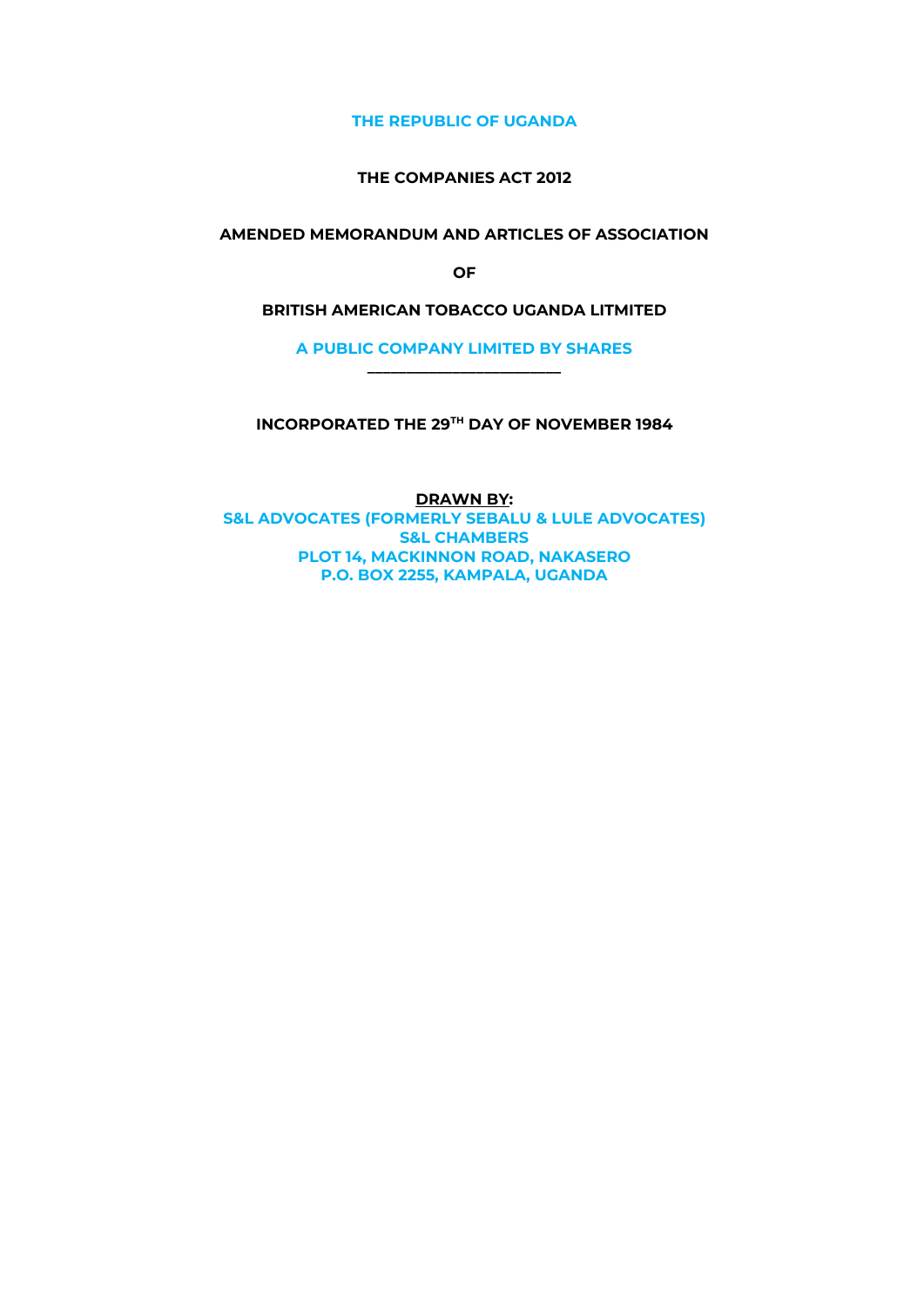### **THE REPUBLIC OF UGANDA**

### **THE COMPANIES ACT 2012**

### **AMENDED MEMORANDUM OF ASSOCIATION**

#### **OF**

### **BRITISH AMERICAN TOBACCO UGANDA LITMITED**

- 1. The name of the Company is **"British American Tobacco Uganda Limited"** ("the Company")*.*
- 2. The registered office of the Company will be situated in Uganda.
- 3. The objects for which the Company is established are:-
	- (a) To acquire and carry on the business of manufacturers of and dealers in tobacco, cigars, cigarettes, and snuff and growers of tobacco and any business rising out of or in connection with any of such commodities.
	- (b) To carry on, conduct, manage and develop and prosecute any of these businesses in such manner and in such place or places, either in Uganda or elsewhere, as the Company may think requisite or proper, and generally to buy, sell, arow, cultivate, manipulate manufacture, import, export and deal (both wholesale and retail) in tobacco, tobacco crops cigars, cigarettes, or other products or forms of tobacco, and also any articles or things connected with such business or commonly dealt in by tobacconists, or which are likely to be required in any shape or form by consumers of tobacco.
	- (c) To carry on in Uganda or elsewhere the trade or business of tobacco brokers or dealers in all its branches, including the purchase and selling of tobacco, either growing or otherwise or any produce or form of tobacco or the advancing of money by way of loan upon the security of or in respect of the same, or upon or against bills of lading, dock warrants or other documents of title representing the same.
	- (d) To carry on, conduct and manage the trade or business and generally to buy, sell, manufacture, import, export and deal (both wholesale and retail) in a variety of alternative tobacco and non-tobacco products (such as food-grade, chemical or non-medicinal drug/pharmaceutical products) that are objectively potentially reduced risk.
	- (e) To borrow, raise or secure in such manner as the Company shall think fit, and in particular by the issue of debentures or debenture stock, perpetual or otherwise, deeds of bond and security, bonds or mortgages charged upon all or any of the property of the Company (both present and future), including its uncalled capital for the time being.
	- (f) To acquire and carry on in such manner and in such place or places, either in Uganda or elsewhere, as the Company may think requisite or proper any other business, whether manufacturing or otherwise, which may seem to the Company capable of being conveniently carried on in connection with any of the above specified objects, or calculated directly or indirectly to enhance the value of or render profitable any of the Company's property or rights.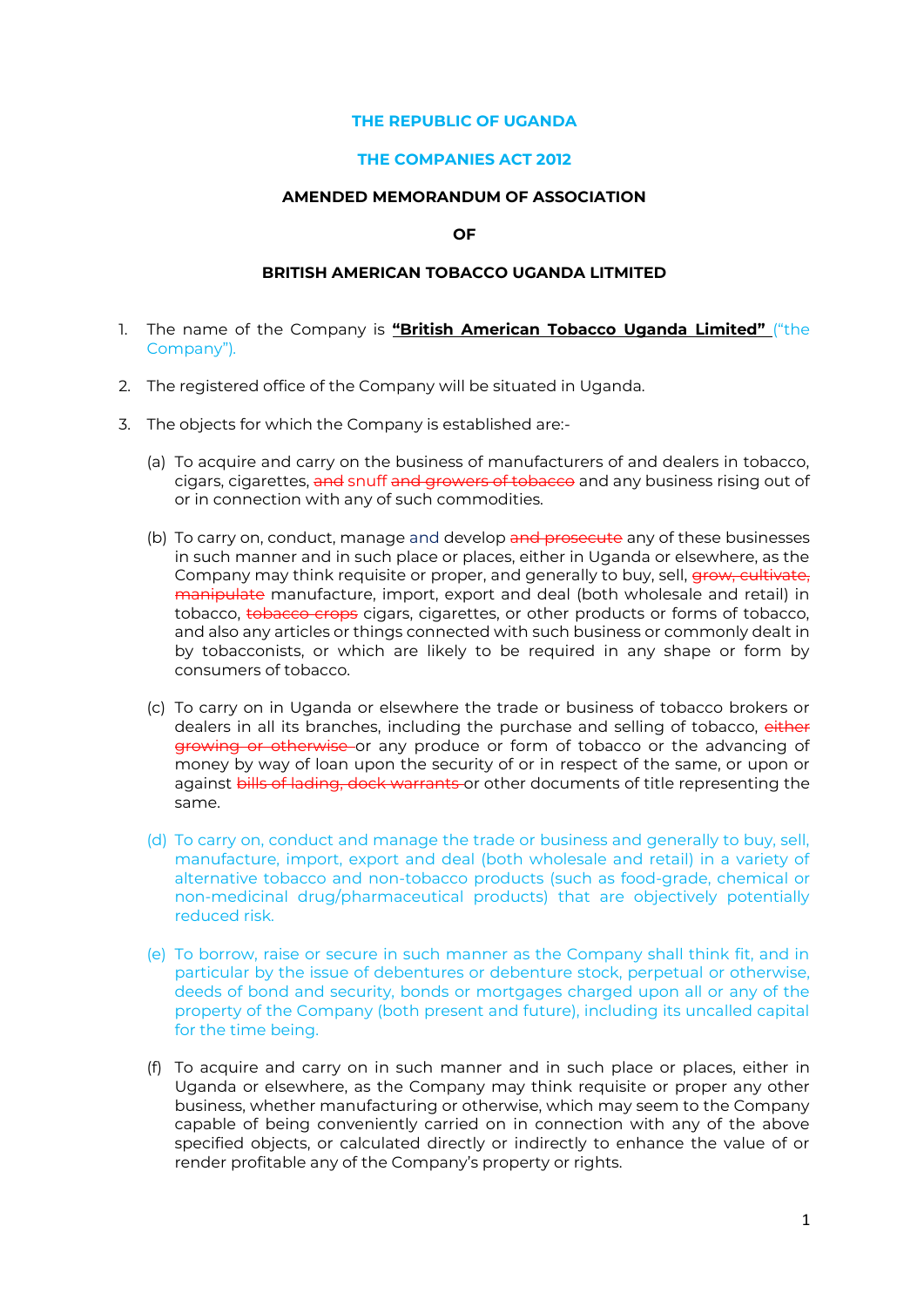To carry on business as merchants or agents or agents' brokers of or for any goods or classes of goods which in the opinion of the Company are capable of being conveniently dealt in or with in connection with or for the benefit of the undertaking of the Company.

To purchase, take on lease, hire or otherwise acquire in Uganda or elsewhere any real or personal property or any rights or interest therein which the Company may think necessary or convenient for effectuating any of its objects, and in particular any lands, plantations, houses, factories, warehouses, plant, machinery, patents, concessions, trademarks, trade names, copyrights, licenses, stock, material or property of any description, and to work, use, maintain and improve, sell, let, surrender, mortgage, charge, dispose of or otherwise deal with the same or any other property of the Company, including in respect of any patent or patent rights belonging to the Company, the grant of licences or authorities to any person, corporation, or company to work the same.

To develop, improve and utilise any land acquired by the Company, or in which the Company is interested, and lay out and prepare the same for building purposes, construct, alter, pull down, decorate, maintain, fit up and improve buildings,, roads and conveniences, and to plant , pave, drain, maintain, let on building lease or building agreement any such land, and advance money to, enter into contracts and arrangements of all kinds with builders or tenants of and others interested in any such land.

To manufacture, buy, sell and deal in or with any plant, machinery, apparatus, tools, lead or tinfoil, tinplates, boxes, cases, paper and other materials, goods and articles of any description which in the opinion of the Company may be conveniently dealt I or with by the Company in connection with or for the benefit of its undertaking.

To acquire and hold, but not to trade or deal in shares, stocks, debentures, debenture stocks, bonds, obligations and securities issued or guaranteed by any company constituted or carrying on business in Uganda or elsewhere, and any debentures, debenture stocks, bonds, obligations and securities issued or guaranteed by any government, sovereign ruler, commissioners, public body or authority, supreme, municipal, local or otherwise, whether in Uganda or abroad.

To subscribe for, conditionally or unconditionally, to underwrite, issue on commission or otherwise, and convert any such stocks, shares or securities as mentioned in the last preceding paragraph.

To apply for and obtain letters patent or privileges of monopoly, either in Uganda or elsewhere for any kind of invention acquired by the Company or in which the Company is interested.

To erect, maintain, or alter, on any land, any factories, drying houses, curing houses, warehouses, stone houses, or buildings for carrying on, or to be used in connection with the business of the Company.

To purchase or otherwise acquire or undertake the whole or any part of the business assets, and liabilities, including shares, stock, bonds, debentures, mortgages, deeds of bond and security or other obligations, or any or either of them, of any other company, corporation or person carrying on any business which this Company is authorised to carry on, or possessed of any property or right suitable for the purposes of this Company, and to acquire the business of any company or corporation if deemed expedient by amalgamation with such company or corporation instead of by purchase in the ordinary way.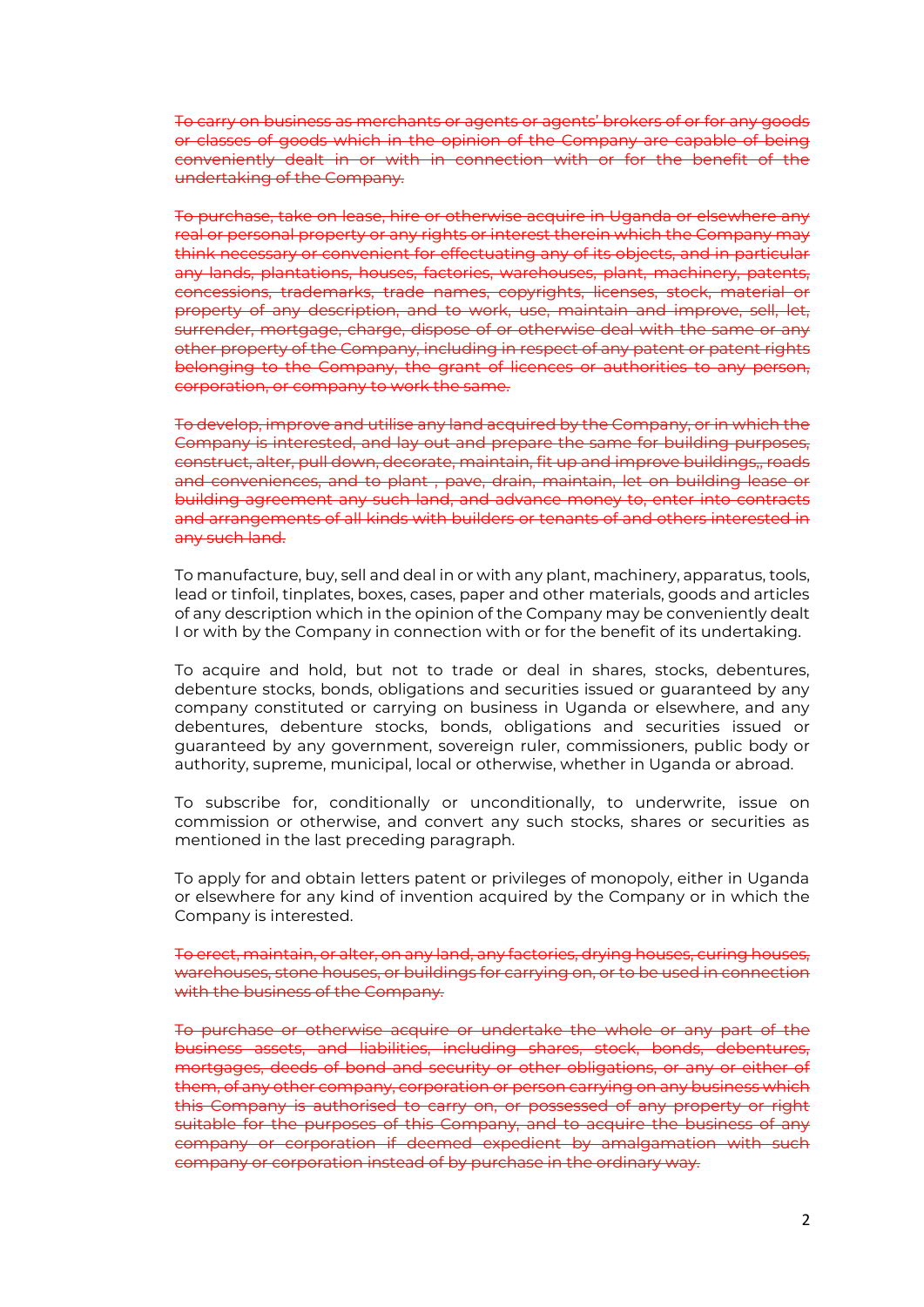To pay for any business or undertaking, or any property or rights acquired by the Company, either in cash or shares, with or without preferred or deferred rights in respect of dividend or repayment of capital or otherwise, or by any securities which the Company has power to issue, or partly in one mode and partly in another and generally on such terms as the Company shall determine.

To engage in any business or transaction within the limits of the Company's objects in conjunction with any other person, corporation, company or firm, and to hold shares, stock or bonds in any such company or corporation.

To sell the business or undertaking of the Company or any part thereof, including any shares, stocks, bonds, debentures, mortgages, deeds of bond and security, or other obligations or securities, or any or either of them, patents, trademarks, trade names, copyrights, licences or authorities or any estate, rights, property, privileges or assets of any kind.

To accept payment for the business or undertaking of the Company or any part thereof, or for any property or rights sold or otherwise disposed of or dealt with by the Company, either in cash, by instalments or otherwise, or in shares or bonds of any company or corporation, with or without deferred or preferred rights in respect of dividends or repayment of capital or otherwise, or by means of a mortgage, or by debentures, debenture stock or mortgage debentures or bonds or any company or corporation, or partly in one mode and partly in another and generally on such terms as the Company shall determine.

To promote, form, subsidise, and establish any company or companies or corporations.

To lend money upon such terms as the Company may think fit, to persons, companies, or corporations having dealings with the Company, or otherwise upon such security as shall be thought fit, or without security and to guarantee the performance of contracts by any such persons, companies or corporations.

To invest any moneys of the Company and to hold, sell or otherwise deal with such investments and to receive moneys for investment.

To procure the Company to be registered or recognised in any country or place outside Uganda.

To enter into arrangements for partnership, sharing profits, reciprocal concessions, co-operation or otherwise with any company, corporation or person having objects altogether or in part similar to those of this Company, or carrying on or about to carry on any business capable of being conducted so as directly or indirectly to benefit this Company.

To enter into arrangements for profit-sharing with any of the Directors or employees of the Company or of any company in which the Company may for the time being hold a share or shares, to establish or support, or aid in the establishment and support, of associations, institutions or conveniences calculated to benefit employees of the Company or its predecessors in business or of any companies in which the Company owns shares or the dependants or connections of such persons, and to grant pensions, allowances and gratuities to Directors or employees or their dependants and to make payments towards insurance, and to subscribe or guarantee money for charitable or benevolent objects, or for any exhibition, or for any public, general or useful object.

To borrow, raise or secure money in such manner as the Company shall think fit, and in particular by the issue of debentures or debenture stock, perpetual or otherwise, deeds of bond and security, bonds or mortgages charged upon all or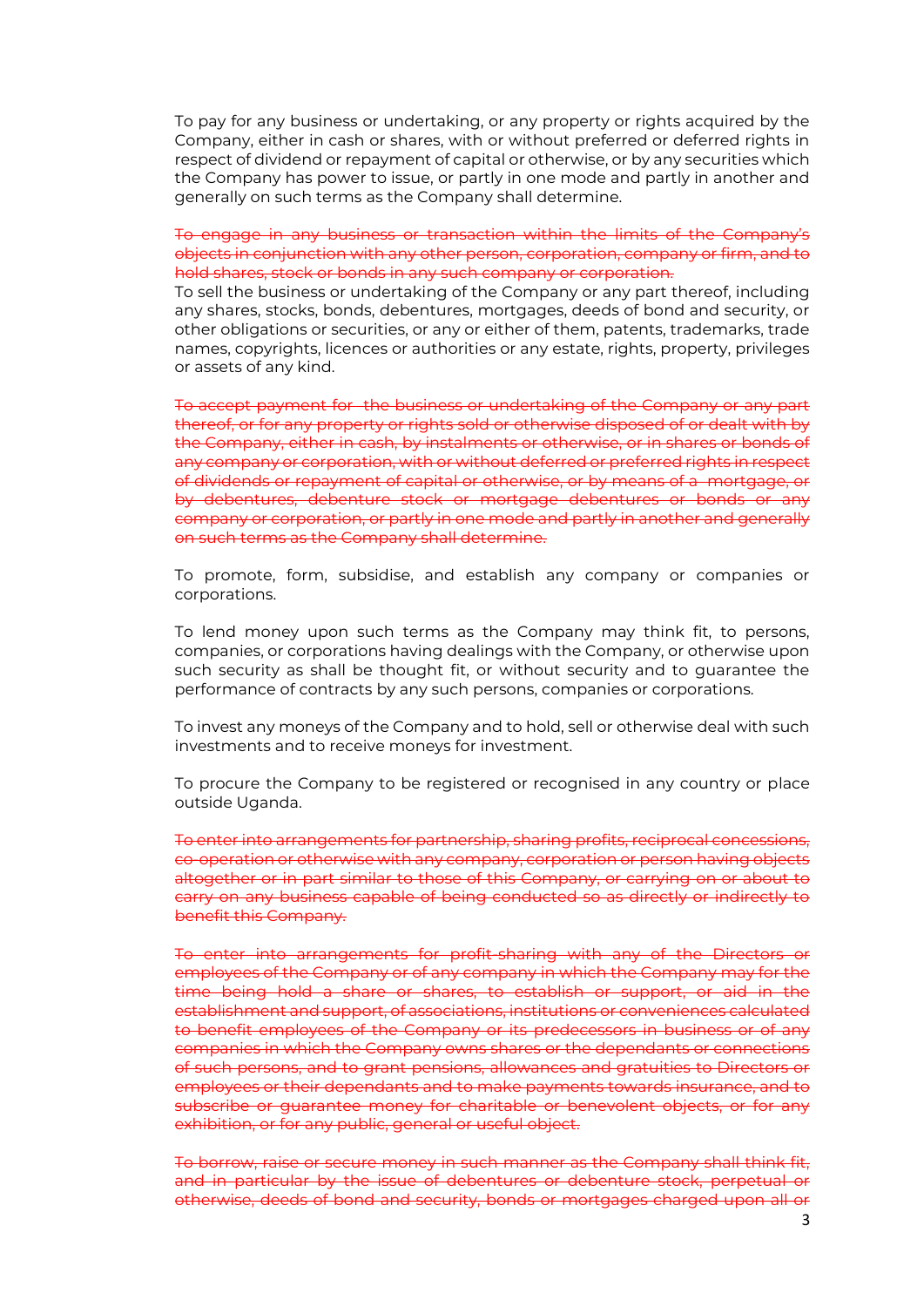any of the property of the Company (both present and future), including its uncalled capital for the time being.

To draw, make, accept, endorse, discount, execute and issue bills of exchange, promissory notes, debentures and other negotiable or transferable instruments.

To underwrite the shares, stock or securities of any other company and to pay any underwriting commissions and brokerage on any shares, stock or securities issued by the Company.

To procure any Act or other parliamentary powers to enable the Company to extend its objects or to carry any of these objects into effect.

To distribute any of the property of the Company amongst the members in specie or otherwise, but so that no distribution amounting to a reduction of capital be made except with the sanction (if any) for the time being required by law.

To do all or any of the above things in any part of the world, and as principals, agents, contractors, trustees or otherwise, and by or through trustees, agents or otherwise and either alone or in conjunction with others.

- (g) To do all such things as are incidental or conducive to the above objects or any of them.
- 4. The liability of the Members is limited.
- 5. The share capital of the Company is UGX 61,350,000 (Uganda Shillings six one million three hundred fifty thousand)divided into 49,079,984 (Forty nine million seventy nine thousand nine hundred eighty four ordinary shares of UGX 1.25 (Uganda Shillings one and twenty five cents) each, with power to increase the capital and to divide the shares in the capital for the time being into several classes, and to attach thereto any preferential, deferred, qualified or special rights, privileges or conditions.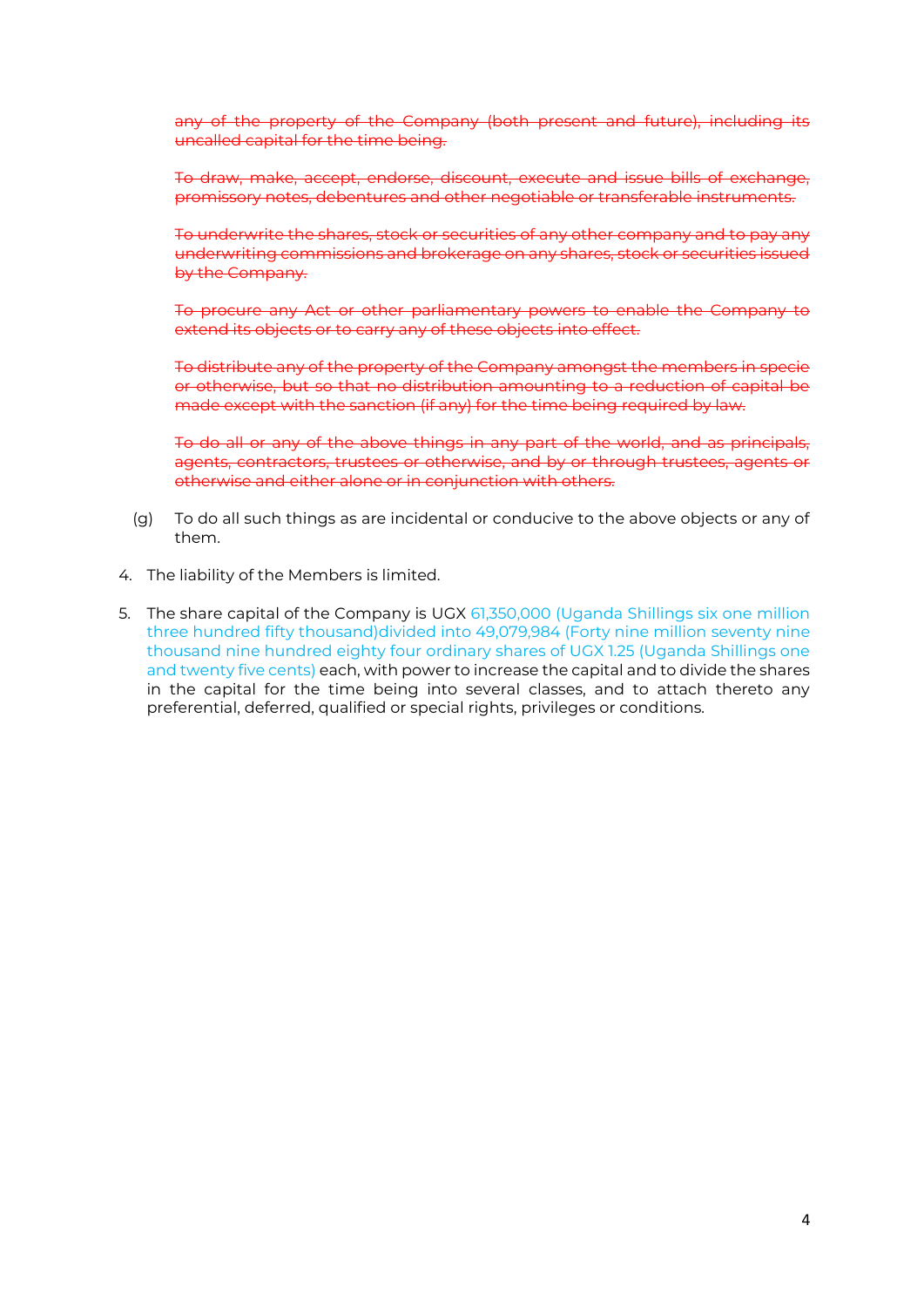WE, the several persons whose names and addresses are subscribed are desirous of being formed into a company in pursuance of this Memorandum of Association and we respectively agree to take the number of shares in the capital of the Company set opposite our respective names.

| Names, Addresses<br>and Descriptions of<br>Subscribers | Number<br>оf<br>Shares taken by<br>each subscriber | Signature of Subscriber       |
|--------------------------------------------------------|----------------------------------------------------|-------------------------------|
| Abednego Absalom<br>Ong'om                             | One                                                | Absalom<br>Abednego<br>Ong'om |
| P.O. Box 794,<br>KAMPALA.                              |                                                    |                               |
| Managing Director                                      |                                                    |                               |
| The Minister of Finance                                | One                                                | Hon. Henry Makmot             |
| P.O. Box 8147,<br>KAMPALA.                             |                                                    |                               |

DATED the 29<sup>th</sup> day of November 1984.

WITNESS to the above Signatures: - ……………………………….

\_\_\_\_\_\_\_\_\_\_\_\_\_\_\_\_\_\_\_\_\_\_\_\_\_\_ \_\_\_\_\_\_\_\_\_\_\_\_\_\_\_\_\_\_\_\_\_

Certified as having been adopted by a special resolution of the Company at a meeting held on ……………………………… 2021.

DIRECTOR BOARD CHAIRPERSON COMPANY SECRETARY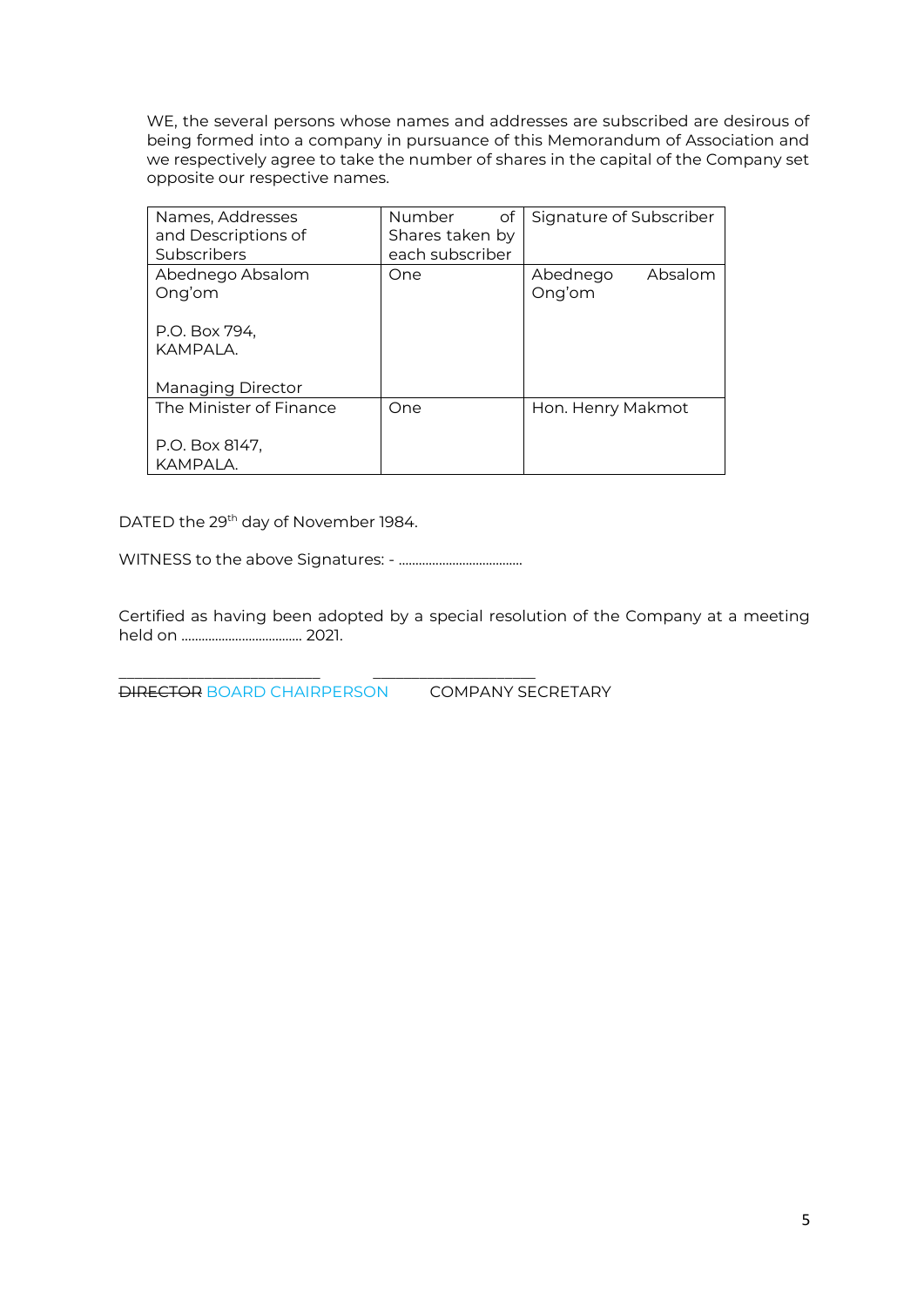### **THE REPUBLIC OF UGANDA**

#### **THE COMPANIES ACT 2012**

# **AMENDED ARTICLES OF ASSOCIATION**

#### **OF**

### **BRITISH AMERICAN TOBACCO UGANDA LIMITED**

#### **PRELIMINARY**

- 1. The regulations contained in Table A in the First Schedule to the Companies Act shall not apply to the Company but instead thereof the following shall be the Articles the Company.
- 2. The regulations contained in Table F (Code of Corporate Governance) in the First Schedule to the Companies Act 2012 shall apply to the Company.
	- 3. To the extent permitted by law, the Board and Members of the Company may exercise their discretion and by prior or post-ratification resolution, approve the shortening or extension of time for the doing of any act contained in these Articles.
- 4. In these Articles unless there be something in the subject or context inconsistent therewith: -

"Act" means the Companies Act, 2012 and regulations thereto or any other modification or amendment thereof for the time being in force.

"Articles" means these Articles of Association as originally framed or as from time to time altered by Special Resolution.

**"**Board**"** means the Board of Directors of the Company.

**"**Board Chairperson**"** means the Chairperson of the Board and Chairperson of a General Meeting (as appointed).

#### "The Act" means the Companies Act, 2012

"Company" means the above-named Company-and refers to British American Tobacco Uganda Limited.

"The-Director" means the a member of the Board of the Company of Directors for the time being and shall include an Alternate Director.

"Dividend" includes bonus.

"Executive Directors" shall mean a member of the Board who also serves as a manager of the Company.

**"**General Meetings" means a meeting of the Members of the Company, and "Annual General Meeting" and "Extra-Ordinary General Meeting" shall be construed accordingly.

"Managing Director/Chief Executive" shall mean any Director who has day to day responsibility for managing the affairs of the Company, irrespective of the title by which the Director is known.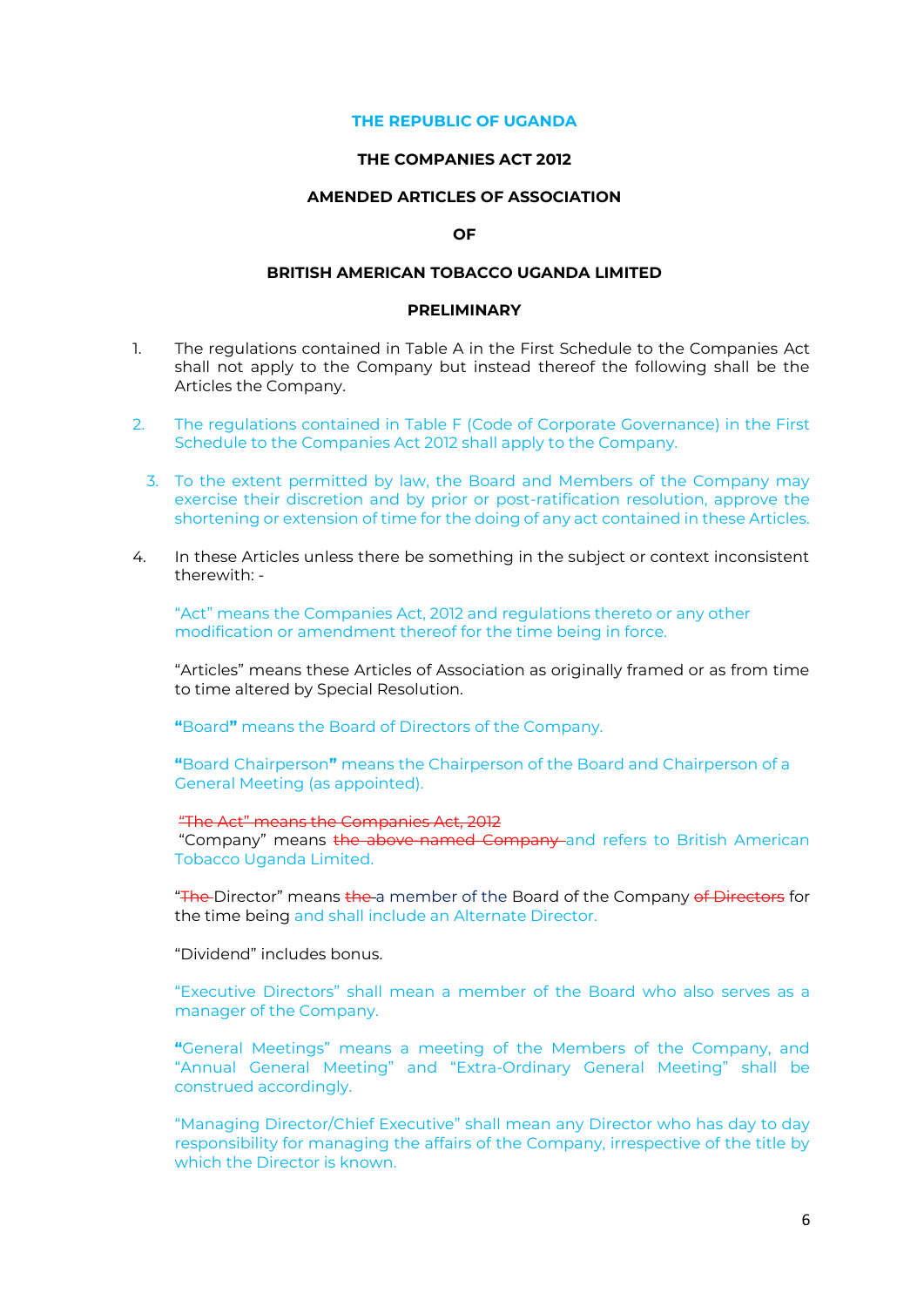**"**Member**"** means a holder of shares in the issued share capital of the Company (by either subscription, allotment, transfer or transmission) whose name has been entered on the Register of Members.

"Office" means the registered office for the time being of the Company.

"Pandemic or a national disaster" situation referred in these Articles include a pandemic or a national disaster or other circumstances declared by the Government or its agencies;

"Register of Members" means the register of members to be kept pursuant to Section 119 of the Act.

"Seal" means the Common Seal of the Company.

"Secretary" includes (subject to the provisions of the Act) an assistant or deputy Secretary and any person appointed by the Directors to perform any of the duties of the Secretary.

"In writing" and "written" means written, typewritten, lithographed, stamped or printed or partly in one of the said forms and partly in another, and any other modes of representing or reproducing words in a visible form.

Words importing the singular number only include the plural and vice versa, and words importing the masculine gender shall include the feminine gender and neuter gender.

Reference in these Articles to any provision of the Act shall, where the context so admits, be construed as a reference to such provision as modified or re-enacted by any statute for the time being in force.

Save as aforesaid, any words or expressions defined in the Act shall, if not inconsistent with the subject or context, bear the same meaning in these Articles.

- 5. The Company is a public limited liability company and accordingly: The Company shall not have power to issue share warrants to bearer.
	- a) the right to transfer shares and other securities in the Company is not restricted;
	- b) the number of Members of the Company (exclusive of the current or former employees of the Company) may be more than 100 (one hundred);
- c) the Company may issue an invitation to the public to subscribe for any shares or debentures of the Company; and
- d) the Company shall not have power to issue share warrants to bearer.

## **SHARES AND MODIFICATION OF RIGHTS**

6. Any of the shares for the time being unissued and any new shares from time to time to be created may from time to time be issued with any such guarantee or any such right of preference, whether in respect of dividend or of repayment of capital or both, or any such other special privilege or advantage over any shares previously issued or then about to be issued (subject to the provisions hereinafter contained as to the consent of the holders of any class of shares where such consent is necessary), or with such deferred rights as compared with any other shares previously issued or then about to be issued, or subject to any such conditions or provisions, and with any such right or without any right of voting, and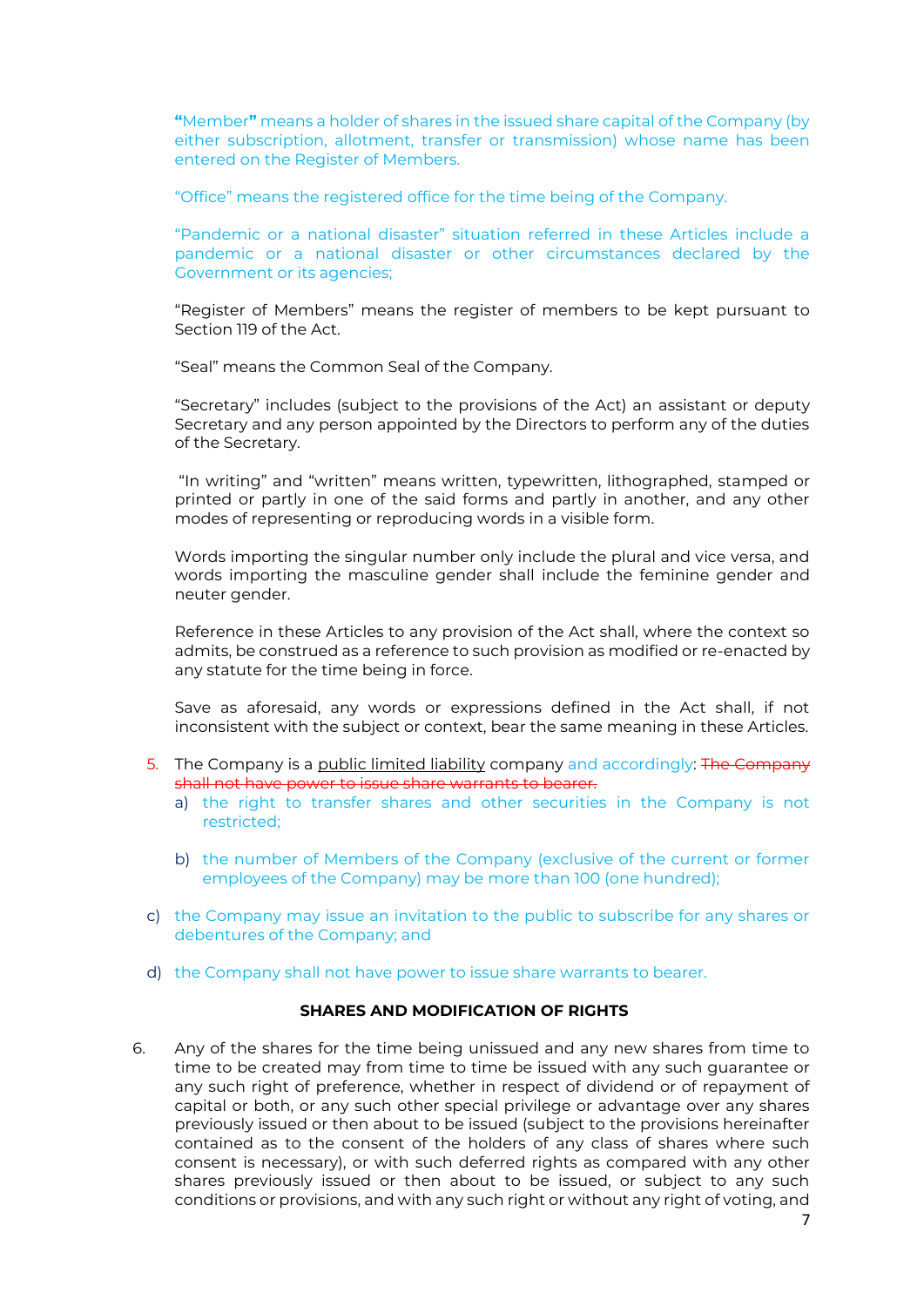generally on such terms as the Company may from time to time by ordinary resolution determine.

- 7. Subject to the provisions of Section 68 of the Act, any preference shares may be issued on the terms that they are, or at the option of the Company are to be liable to be redeemed on such terms and in such manner as the Company may by special resolution prescribe.
- 8. Whenever the capital, by reason of the issue of preference shares or otherwise, is divided into different classes of shares, all or any of the rights and privileges attached to each class may be modified either with the consent in writing of the holders of not less than three-fourths75% of the issued shares of that class or with the sanction of an extraordinary resolution passed at a separate General Meeting of the holders of shares of that class, and all the provisions hereinafter contained as to General Meetings shall mutatis mutandis apply to every such meeting but so that the quorum thereof shall be two persons at least holding or representing by proxy one third 33% of the issue shares of that class.
- 9. The Company may exercise the powers of paying commission conferred by Section 62 of the Act, provided that the rate per cent or the amount of the commission paid or agreed to be paid shall be disclosed in the manner required by the said section and the rate of the commission shall not exceed the rate of 10% per cent of the price at which the shares in respect whereof the same is paid are issued or an amount equal to 10 per cent of such price (as the case may be). Such commission may be satisfied by the payment of cash or the allotment of fully or partly paid shares or partly in one way and partly in the other. The Company may also on any issue of shares pay such brokerage fees as may be lawful.
- 10. Except as required by law, no person shall be recognised by the Company as holding any share upon any trust, and the Company shall not be bound by or be compelled in any way to recognise (even when having notice thereof) any equitable, contingent, future or partial interest in any share or any interest in any fractional part of a share or (except only as by these Articles or by law otherwise provided) any other rights in respect of any share except an absolute right to the entirety thereof in the registered holder.
- 11.  $\left\{\text{a}\right\}$  The Company shall not give, whether directly or indirectly, and whether by means of a loan guarantee, the provision of security or otherwise, any financial assistance for the purpose of or in connection with a purchase or subscription made or to be made by any person or for any shares in the Company, nor shall the Company make a loan for any purpose whatsoever on the security of its shares, but nothing in this Article shall prohibit transactions mentioned in the proviso to Section 63 of the Act and provided that the special restrictions provided under Section 64 of the Act are not violated.
- 12. Where any securities of the company are forfeited pursuant to these Articles of Association after being immobilized or dematerialized under the Securities Central Depositories Act, 2009, the Company shall be entitled to transfer such securities to a securities account designated by the Directors for this purpose.

# **ALTERATION OF SHARE CAPITAL**

- 13. The Company may alter its share capital by:
	- (a) increasing its share capital by creation of new shares of such amount as it thinks expedient;
	- (b) consolidating and dividing all or any of its share capital into shares of larger amount than its existing shares;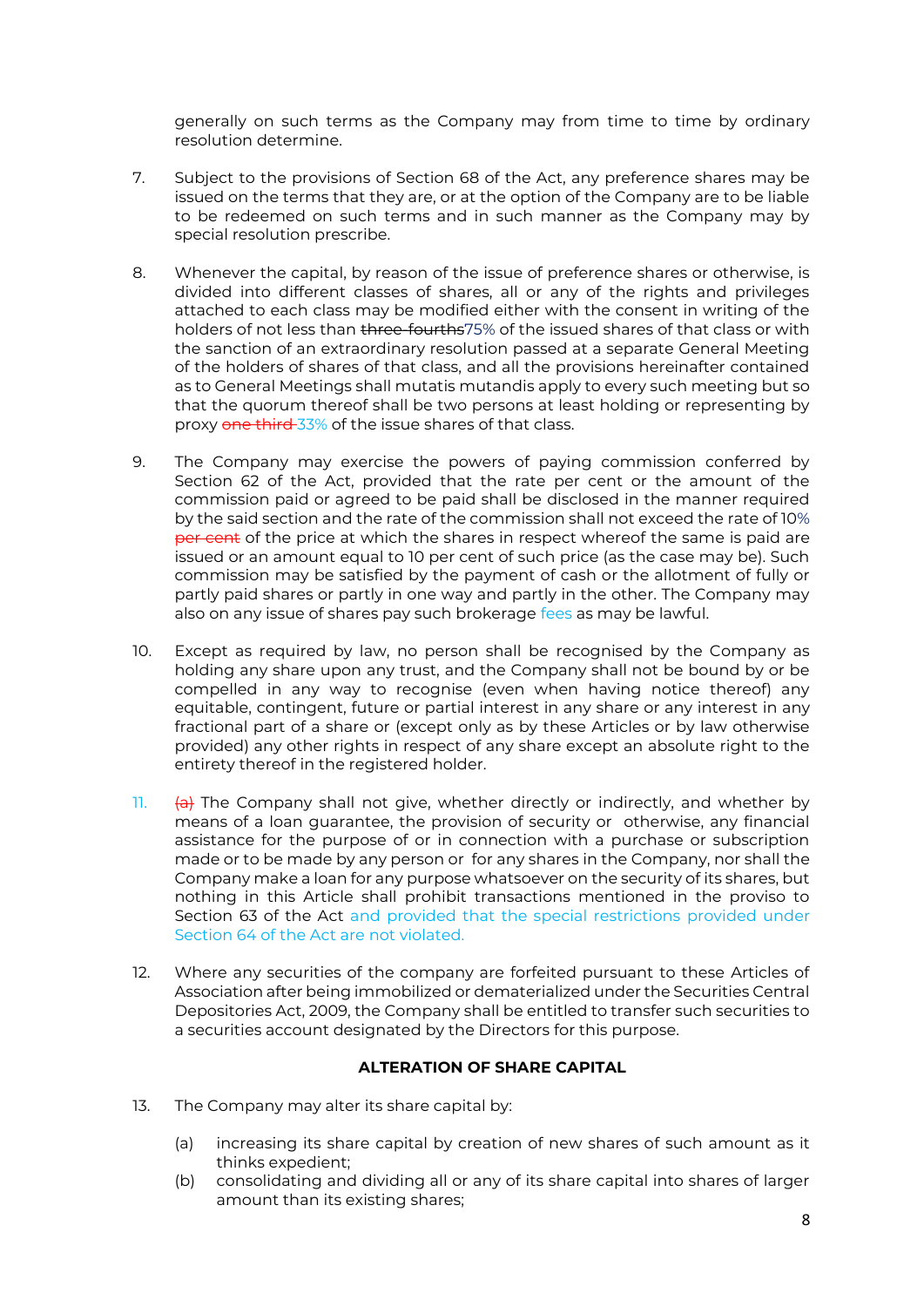- (c) converting all or any of its paid up shares into stock, and reconverting that stock, into paid up shares of any denomination;
- (d) subdividing its shares, or any of them, into shares of a smaller amount than is fixed by the memorandum, so, however, that in the subdivision, the proportion between the amount paid and the amount, if any, unpaid on each reduced share shall be the same as it was in the case of the share from which the reduced share is derived; or
- (e) cancelling shares which, at the date of passing of the resolution in that behalf, have not been taken or agreed to be taken by any person, and diminish the amount of its share capital by the amount of the shares so cancelled.

# **CERTIFICATE**

- 14. Where applicable, every person whose name is entered as a Member of the Register of Members shall be entitled without payment to one certificate for all his shares of each class, or upon payment of such sum prescribed by the Directors not exceeding five shillings for every certificate after the first as the Directors shall from time to time determine, to several certificates each for one or more of his shares. Every certificate shall be issued within two months after allotment or the lodgement with the Company of the transfer of the shares, unless the conditions of issue of such shares otherwise provide and shall be under the Seal, and bear the autographic signature of one Director and the Secretary, and shall specify the manner and class and distinguishing numbers (if any) of the shares to which it relates, and the amount paid up thereon, but so that the Directors may by resolution determine, either generally or in any particular case, that the signature of any Director may be affixed by some mechanical means to be specified in such resolution provided that the use of such means is by such resolution restricted to certificates which have first been approved for sealing by the Auditors, Transfer Auditors or bankers of the Company in writing. The Company shall not be bound to register more than three persons as the joint holders of any share or shares (except in the case of executors or trustees of a deceased member) and in the case of a share held jointly by several persons, the Company shall not be bound to issue more than one certificate therefor and delivery of a certificate for a share to one of several joint holders shall be sufficient delivery to all.
- 15. The provisions of the Securities Central Depositories Act, 2009 as amended or modified from time to time shall apply to the Company to the extent that any securities of the Company are in part or in whole immobilized or dematerialized or are required by the regulations or rules issued under the Securities Central Depositories Act to be immobilized or dematerialized in part or in whole, as the case may be. Any provisions of these Articles that are inconsistent with the Securities Central Depositories Act or any regulations or rules issued or made pursuant thereto shall be deemed to be modified to the extent of such inconsistencies in their application to such securities. For the purposes of these Articles of Association, immobilization and dematerialization shall be construed in accordance with the Securities Central Depositories Act.

#### **LIEN**

16. The Company shall have a first and paramount lien on every share for all moneys (whether presently payable or not) called or payable at a fixed time in respect of that share, and the Company shall also have a first and paramount lien on all shares standing registered in the name of a single member for all the debts and liabilities of such member or his estate to the Company, and that whether the same shall have been incurred before or after notice to the Company of any equitable or other interest in any person other than such member and whether the period for payment or discharge of the same shall have actually arrived or not, and notwithstanding that the same are joint debts or liabilities of such member or his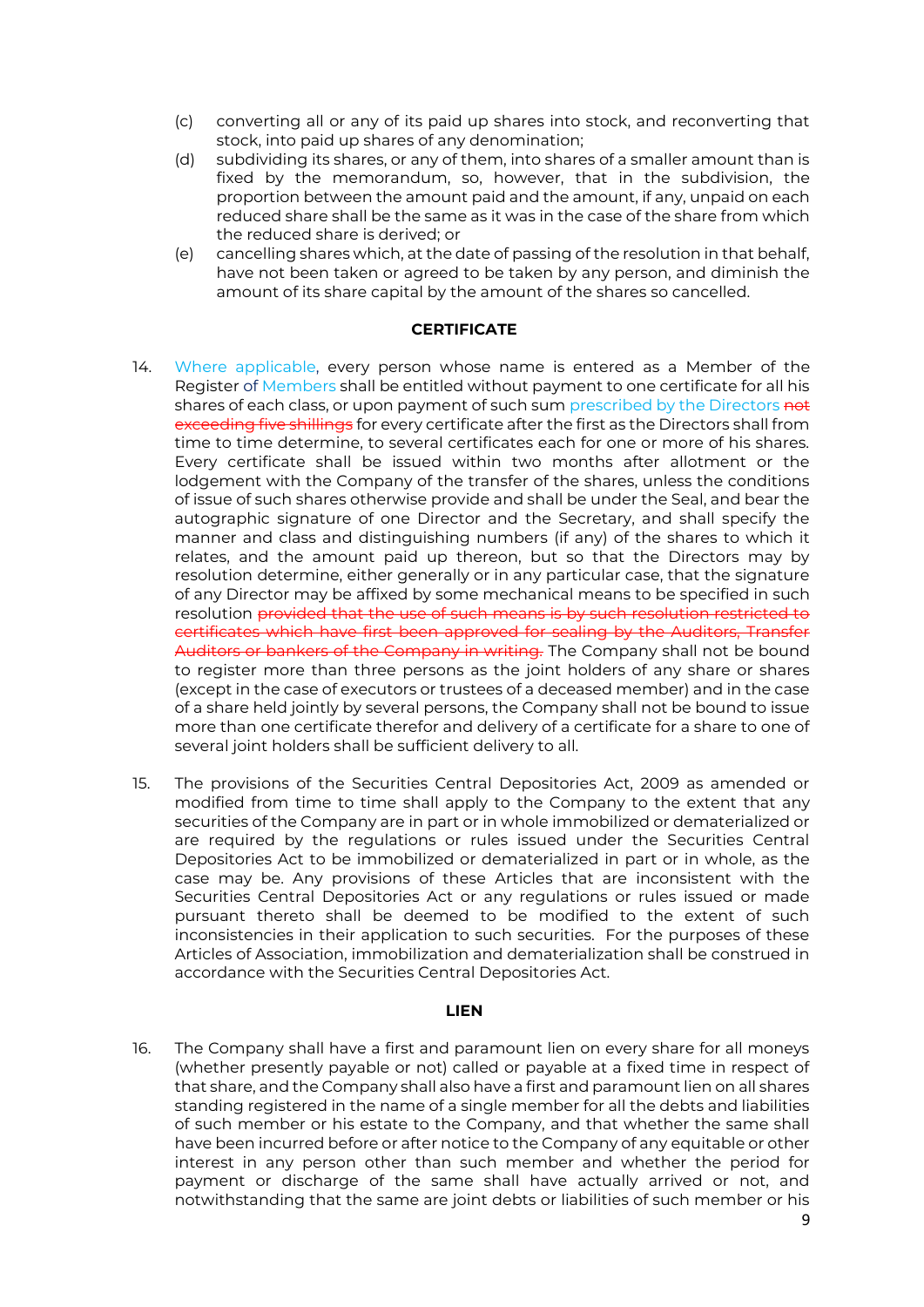estate and any other person, whether a member of the Company or not. The Company's lien (if any) on a share shall extend to all dividends or other moneys payable thereon or in respect thereof. The Directors may resolve that any share shall for some specified period be exempt from the provisions of this Article.

- 17. The Company may sell, in such manner as the Directors think fit, any shares on which the Company has a lien, but no sale shall be made unless a sum in respect of which the lien exists is presently payable, nor until the expiration of fourteen14 days after a notice in writing, stating and demanding payment of such part of the amount in respect of which the lien exists as is presently payable, has been given to the registered holder for the time being of the shares, or the person entitled thereto by reason of his death or bankruptcy.
- 18. To give effect to any such sale the Directors may authorise some person to transfer the shares sold to the purchaser thereof. The purchaser shall be registered as the holder of the shares comprised in any such transfer, and he shall not be bound to see to the application of the purchase money, nor shall his title to the shares be affected by any irregularity or invalidity in the proceedings in reference to the sale.
- 19. The net proceeds of the sale after payment of the costs of the sale shall be received by the Company and applied in or towards payment of such part of the amount in respect of which the lien exists as is presently payable and the residue if any, shall (subject to a like lien for debts or liabilities not presently payable as existed upon the shares before the sale) be paid to the person entitled to the shares at the date of the sale.

# **CALLS**

- 20. The Directors may from time to time (subject to any terms upon which any shares have been or may be issued) make such calls as they think fit upon the Members in respect of all moneys unpaid on their shares (whether on account of the nominal amount of the shares or by way of premium). Each Member shall be liable to pay the calls so made, to the persons or banking company specified in the call, and at the times and places appointed by the Directors. A call may be revoked or postponed as the Directors may determine.
- 21. A call shall be deemed to be made at the time when the resolution authorising it is passed by the Directors and may be required to be paid in instalments.
- 22. The joint holders of a share shall be jointly and severally liable to pay all calls in respect thereof.
- 23. If a sum called in respect of a share is not paid before or on the day appointed for payment thereof, the person from whom the sum is due shall pay interest on the sum from the day appointed for payment thereof to the time of actual payment at such rate not exceeding 5% per centper annum as the Directors may determine, but the Directors shall be at liberty to waive payment of such interest wholly or in part.
- 24. Any sum which by the terms of issue of a share becomes payable or transferable to the Company on allotment or at any fixed date, whether on account of the nominal amount of the share or by way of premium, shall for all the purposes of these Articles be deemed to be a call duly made and payable on the date on which by the terms of issue the same becomes payable, and in case of failure to pay or transfer all the relevant provisions of these Articles as to payment of interest, forfeiture or otherwise shall apply as if such sum had become payable or such consideration had become transferable by virtue of a call duly made and notified.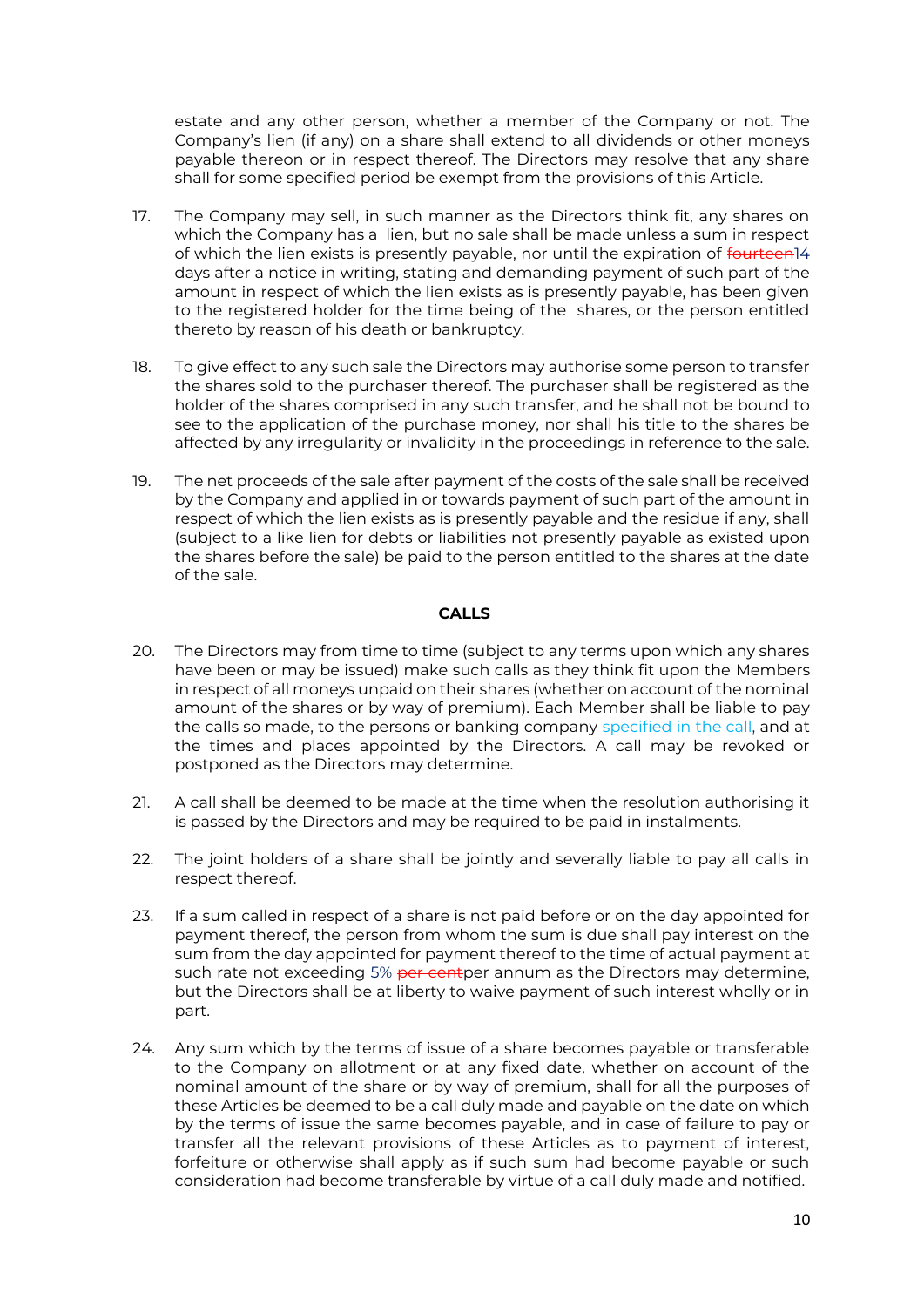- 25. The Directors may, on the issue of shares, differentiate between the holders of different classes of shares, where applicable, as to the amount of calls to be paid and as to the times of payment.
- 26. The Directors may, if they think fit, receive from any Member willing to advance the same, all or any part of the moneys uncalled and unpaid upon any shares held by him, and upon all or any of the moneys so advanced may (until the same would, but for such advance, become payable) pay interest at such rate not exceeding (unless the Company in General Meeting shall otherwise direct) five per cent5% per annum, as may be agreed upon between the Directors and the Member paying such sum in advance.

# **TRANSFER OF SHARES**

- 27. The provisions of these Articles relating to the transfer and transmission of shares shall be subject to the Securities Central Depositories Act, 2009 as amended from time to time, where applicable.
- 28. Any Member may transfer all or any of his shares by instrument in writing in any usual or common fora or any other form which the Directors may approve.
- 29. The instrument of transfer of any share shall be signed by or on behalf of both the transferor and the transferee, and the transferor shall be deemed to remain the holder of such share until the name of the transferee is entered in the Register of Members in respect thereof. Provided that the Directors may dispense with the signature of the instrument of transfer by or on behalf of the transferee in any case in which they think fit in their discretion to do so.

The Directors may also decline to recognise any instrument of transfer, unless:-

Such fee, not exceeding five shillings as the Directors may from time to time require, is paid to the Company in respect thereof;

The instrument of transfer is deposited at the Office or such other place as the Directors may appoint accompanied by the certificate of the shares to which it relates, and such other evidence as the Directors may reasonably require to show the right of the transferor to make the transfer;

The instrument of transfer is in respect of only one class of share;

- 30. The registration of transfers may be suspended at such times and for such periods as the Directors may from time to time determine provided always that such registration shall not be suspended for more than thirty days in a year.
- 31. There shall be paid to the Company in respect of the registration of any probate, letters of administration, certificate of marriage or death, power of attorney or other document relating to or affecting the title to any shares, such fee not exceeding five shillings as the Directors may from time to time require or prescribe.
- 32. All instruments of transfer which shall be registered shall be retained by the Company, but any instrument of transfer which the Directors may decline to register shall (except in any case of fraud) be returned to the person depositing the same.
- 33. Nothing in these Articles shall preclude the Directors from recognising a renunciation of the allotment of any share by the allottee in favour of some other person.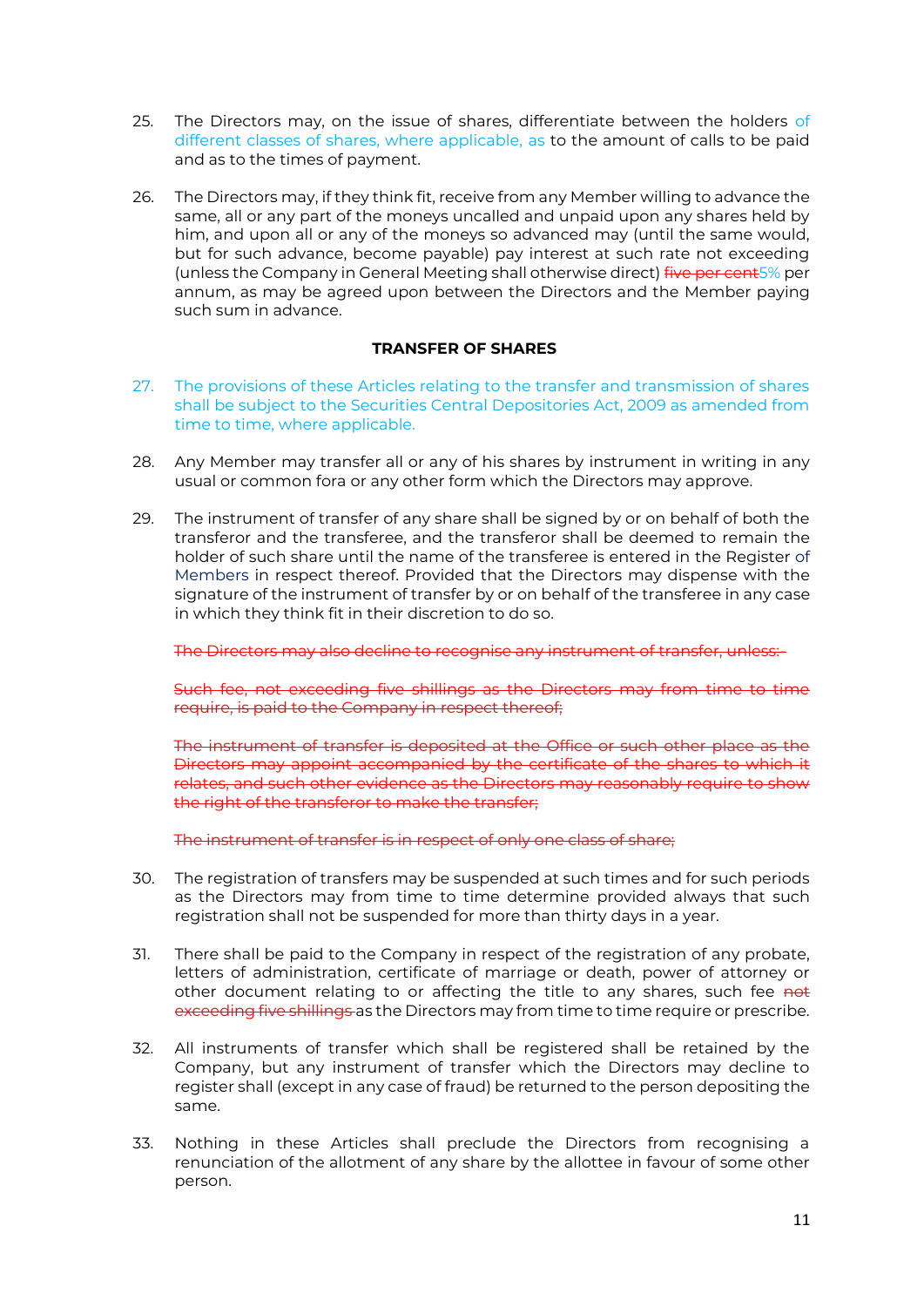# **TRANSMISSION OF SHARES**

- 34. In case of the death of a Member, the survivors or survivor where the deceased was a joint holder, and the legal personal representatives of the deceased where he was a sole or only surviving holder, shall be the only persons recognised by the Company as having any title to his interest in the shares, but nothing in this Article shall release the estate of a deceased joint holder from any liability in respect of any share jointly held by him.
- 35. Any person becoming entitled to a share in consequence of the death or bankruptcy of a Member may, upon such evidence as to the title being produced as may from time to time be required by the Directors, and subject as hereinafter provided, elect either to be registered himself as holder of the share or to have some person nominated by him registered as the transferee thereof.
- 36. If the person so becoming entitled shall elect to be registered himself he shall deliver or send to the Company a notice in writing signed by him, stating that he so elects. If he shall elect to have another person registered he shall testify his election by executing to that person a transfer of the share. All the provisions of these Articles relating to the right to transfer and the registration of transfers of shares shall be applicable to any such notice or transfer as aforesaid as if the death or bankruptcy of a member had not occurred and the notice or transfer were a transfer signed by that Member.
- 37. A person becoming entitled to a share by reason of the death or bankruptcy of the holder shall be entitled to the same dividends and other advantages to which he would be entitled if he were the registered holder of the share, except that he shall not, before being registered as a Member in respect of the share, be entitled in respect of it to exercise any right conferred by membership in relation to meetings of the Company. Provided always that The Directors may at any time give notice requiring any such person to elect either to be registered himself or to transfer the share, and if the notice is not complied with within ninety90 days the Directors may thereafter withhold payment of all dividends or other moneys payable on or in respect of the share until the requirements of the notice have been complied with.

# **FORFEITURE**

- 38. If any Member fails to pay any call or instalment of a call in respect of any share on the day appointed for payment thereof, the Directors may at any time thereafter, during such time as the call or instalment remains unpaid, serve a notice on such Member requiring him to pay such call or instalment together with interest at the rate aforesaid.
- 39. The notice shall name a further day (not earlier than fourteen<sup>14</sup> days from the date of service thereof) on or before which and the place where the payment required by the notice is to be made, and shall state that in the event of non-payment at or before the time and at the place appointed the shares on which the call was made will be liable to be forfeited.
- 40. If the requirements of any such notice as aforesaid are not complied with, any share in respect of which such notice has been given, may, at any time thereafter, before payment of all calls and interest due in respect thereof has been made, be forfeited by a resolution of the Directors to that effect. Such forfeiture shall include all dividends declared in respect of the forfeited shares and not actually paid before the forfeiture.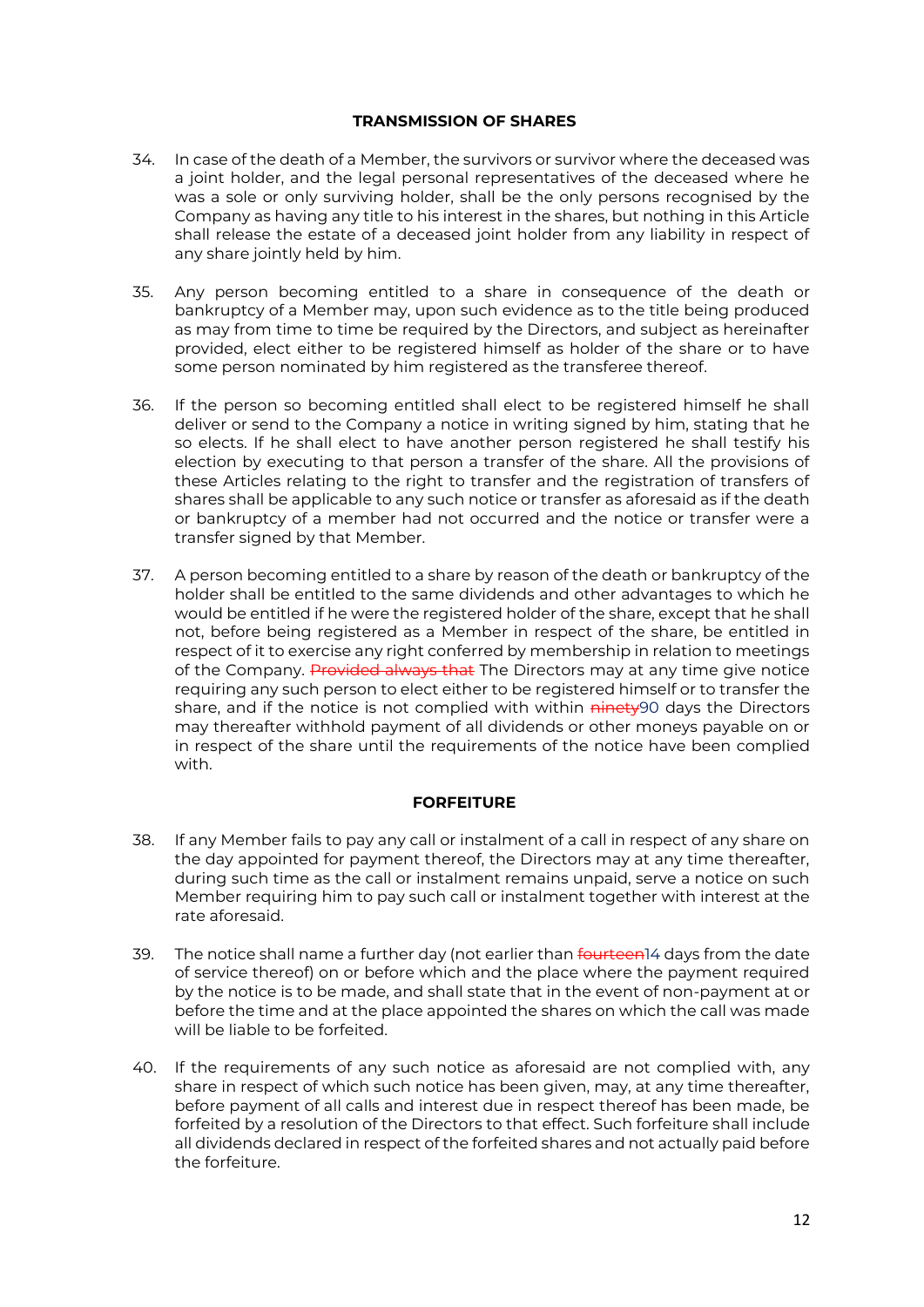- 41. A forfeited share shall become the property of the Company and may be sold, reallotted or otherwise disposed of either to the person who was before forfeiture the holder thereof or entitled thereto, or to any other person, upon such terms and in such manner as the Directors shall think fit, and at any time before a sale, reallotment or disposition the forfeiture may be cancelled on such terms as the Directors think fit. The Directors may, if necessary, authorise one person to transfer a forfeited share to any other person as aforesaid.
- 42. A Member whose shares have been forfeited shall ceased to be a Member in respect of the forfeited shares, but shall notwithstanding the forfeiture remain liable to pay to the Company all moneys which at the date of forfeiture were presently payable by him to the Company in respect of the shares, with interest thereon at 5% per cent per annum from the date of forfeiture until payment, and the Directors may enforce payment without any allowance for the value of the shares at the time of forfeiture.
	- 43. A statutory declaration in writing that the declarant is a Director or the Secretary, and that a share has been duly forfeited on a date stated in the declaration, shall be conclusive evidence of the facts therein stated as against all persons claiming to be entitled to the share, and such declaration and the receipt of the Company for the consideration (if any) given for the share on the sale, re-allotment or disposal thereof, together with the certificate for the share delivered to a purchaser or allottee thereof, shall (subject to the execution of a transfer if the sae be so required) constitute a good title to the share, and the person to whom the share is sold, re-allocated or disposed of shall be registered as the holder of the share and shall not be bound to see to the application of the consideration (if any) nor shall his title to the share be affected by any irregularity or invalidity in the proceedings in reference to the forfeiture, sale, re-allotment or disposal of the share.

### **CONVERSION OF SHARES INTO STOCK**

The Company may by ordinary resolution convert any paid up shares into stock and reconvert any stock into paid up shares of any denomination.

When any shares have been converted into stock the holders of such stock may transfer the same, or any part thereof in the same manner and subject to which the shares from which the stock arose might previously to conversion have been transferred or as near thereto as circumstances admit, but the Directors may from time to time, if they think fit, fix the minimum amount of stock transferable, with power nevertheless at their discretion to waive the observance of such rules in any particular case, provided that such minimum shall not exceed the nominal amount of the shares from which the stock arose.

The stock shall confer on the holders thereof respectively the same rights as would have been conferred by shares of equal amounts of the class converted in the capital of the Company, but so that none of such rights except participation in dividends and profits of the Company and in the assets of the Company, or a winding up shall be conferred by any such amount of stock as would not if existing in share of the class converted have conferred such rights.

No such conversion shall affect or prejudice any preference or other special privilege attached to the shares so converted. All the provisions contained in these Articles which are applicable to fully paid shares shall, so far as circumstances will admit apply to stock as well as to fully paid shares and the words "share" and "member" therein shall include "stock" and "stockholder".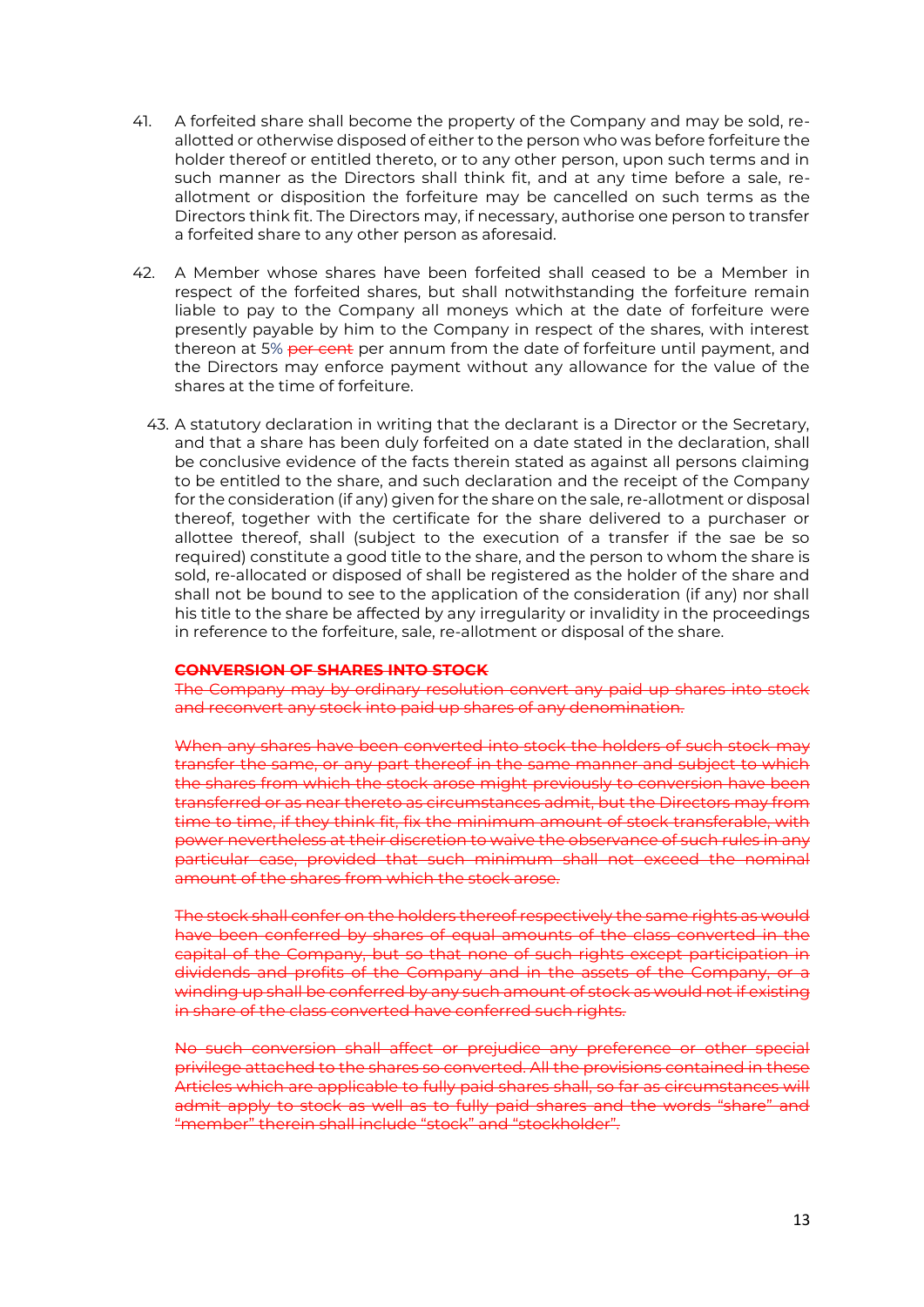# **INCREASE OF CAPITAL**

- 44. The Company may from time to time by ordinary resolution increase the share capital by such sum, to be divided into shares of such amount, as the resolution shall prescribe.
- 45. All unissued and any new shares, except any shares allotted in payment for any business or property shall be offered to the Members in proportion to the existing shares held by them of the particular class to be issued, so that the new shares of the particular class shall be offered to holders of that class only on such terms as the Directors shall determine, and such offer shall be made by notice limiting a time (which shall not be less than 60 days) within which if not accepted, it will be deemed to be declined and after the expiration of such time or on receipt of an earlier intimation from the member to whom such notice is given, that he the Member declines to accept the shares offered, the Directors may from time to time dispose of the same to such person or persons, companies or corporation, whether Members or not, in such manner as they the Directors in their absolute discretion may think fit.
- 46. The Directors may likewise so dispose of any new shares which (by reason of the ratio the new shares bear to shares held by persons entitled to any offer of new shares) cannot, in the opinion of the Directors, be conveniently offered under this Article 45. Subject as aforesaid, the shares in the capital for the time being shall be at the disposal, of persons, on such terms and conditions, and at such times as they may think fit, with full power to give to any person the call of any shares during such time and for such consideration as they may think fit, save that no shares shall be issued at a discount except upon compliance with the provisions of the Act.
- 47. All new shares shall be subject to the provisions of these Articles with reference to payment of calls, lien, transfers, transmission, forfeiture and otherwise, and unless otherwise provided in accordance with these Articles the new shares shall be ordinary shares.

# **GENERAL MEETINGS**

- 48. The Company shall in each year hold a General Meeting as its Annual General Meeting in addition to any other meetings in that year and shall specify the meeting as such in the notices calling it; and not more than **fifteen<sup>15</sup>** months shall elapse between the date of one Annual General Meeting of the Company and that of the next, provided that so long as the Company holds its first Annual General Meeting within eighteen<sup>18</sup> months of its incorporation it need not hold it in the year of its incorporation or in the following year.
- 49. All General Meetings other than Annual General Meetings shall be called Extraordinary General Meetings.
- 50. The Directors may, whenever they think fit, convene an Extraordinary General Meeting and Extraordinary General Meetings shall also be convened on such requisition, or, in default may be convened by such requisitionists, as provided by Section 132139 of the Act.
- 51. The Annual General Meeting and any Extraordinary General Meeting shall be held at such time as the Directors shall appoint and, in a manner deemed appropriate by the Directors including the following:
	- (a) a physical meeting at such place as the Directors shall determine;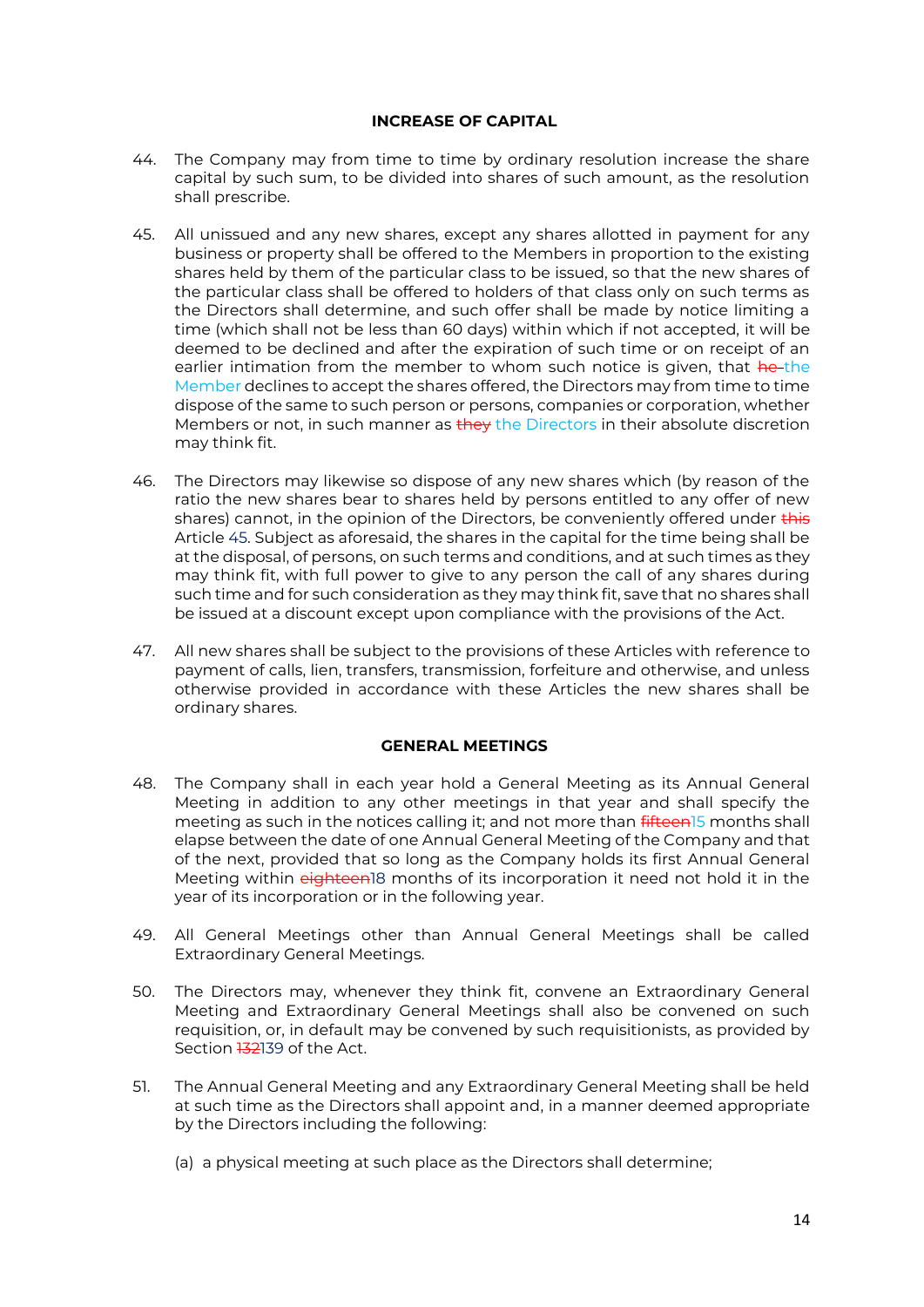- (b) a virtual meeting using electronic means (including video-conferencing and tele-conferencing); or
- (c) a hybrid meeting comprising partly physical meeting and partly virtual meeting as set out in paragraphs (a) and (b) above.
- 52. Where the Directors deem it appropriate to convene a virtual meeting using electronic means, the Directors should ensure that the means to be used permit members to hear and if possible, see each other and all other persons attending the meeting, and participate meaningfully in the business for which the meeting is convened.
- 53. In these Articles, any reference to the performance of an act by physical or other means shall, in addition, permit the performance of that act by electronic means, and the Articles shall be interpreted constructively to achieve this purpose.

# **NOTICE OF GENERAL MEETINGS**

- 54. An Annual General Meeting and a meeting called for the passing of a special resolution shall be called by 21 days' notice in writing at the least, and a meeting of the Company other than an Annual General Meeting or a meeting for the passing of a special resolution shall be called by 14 days' notice in writing at the least.
- 55. The notice shall be exclusive of the day on which it is served or deemed to be served and of the day for which it is given, and shall specify the place, the day, the hour of meeting and the manner in which the meeting will be conducted and, in case of special business, the general nature of that business and shall be given in manner hereinafter mentioned or in such other manner, if any, as may be prescribed by the Company in General Meeting to all the members (other than those who under the provisions of these Articles or the conditions of issue of the shares held by them are not entitled to receive the notice) and to the auditors for the time being of the Company. Provided that a A meeting of the Company shall, notwithstanding that it is called by shorter notice than that specified in this Article be deemed to have been duly called if it is so agreed by all the Members entitled to attend and vote thereat or by such proportion of the members entitled to vote thereat as the Act permits.
- 56. The accidental omission to give notice of a meeting to or the non-receipt of notice of a meeting by any person entitled to receive notice shall not invalidate the proceedings at that meeting.
- 57. Where deemed appropriate by the Directors, the notice for a General Meeting along with any documents to be considered at such meeting shall be circulated to the members by electronic means and such notice shall be published in accordance with any applicable laws.

# **PROCEEDINGS AT GENERAL MEETINGS**

- 58. All business shall be deemed special that is transacted at an Extraordinary General Meeting, and also all that is transacted at an Annual General Meeting, with the exception of declaring a dividend, the consideration of the accounts, balance sheets, and the ordinary reports of the Directors and Auditors and other documents which may be required to be annexed to the balance sheet, the election of Directors in the place of those retiring and the appointment of and the fixing of the remuneration of the Auditors.
- 59. Where by any provision contained in the Act special notice is required of a resolution, the resolution shall not be effective unless notice of the intention to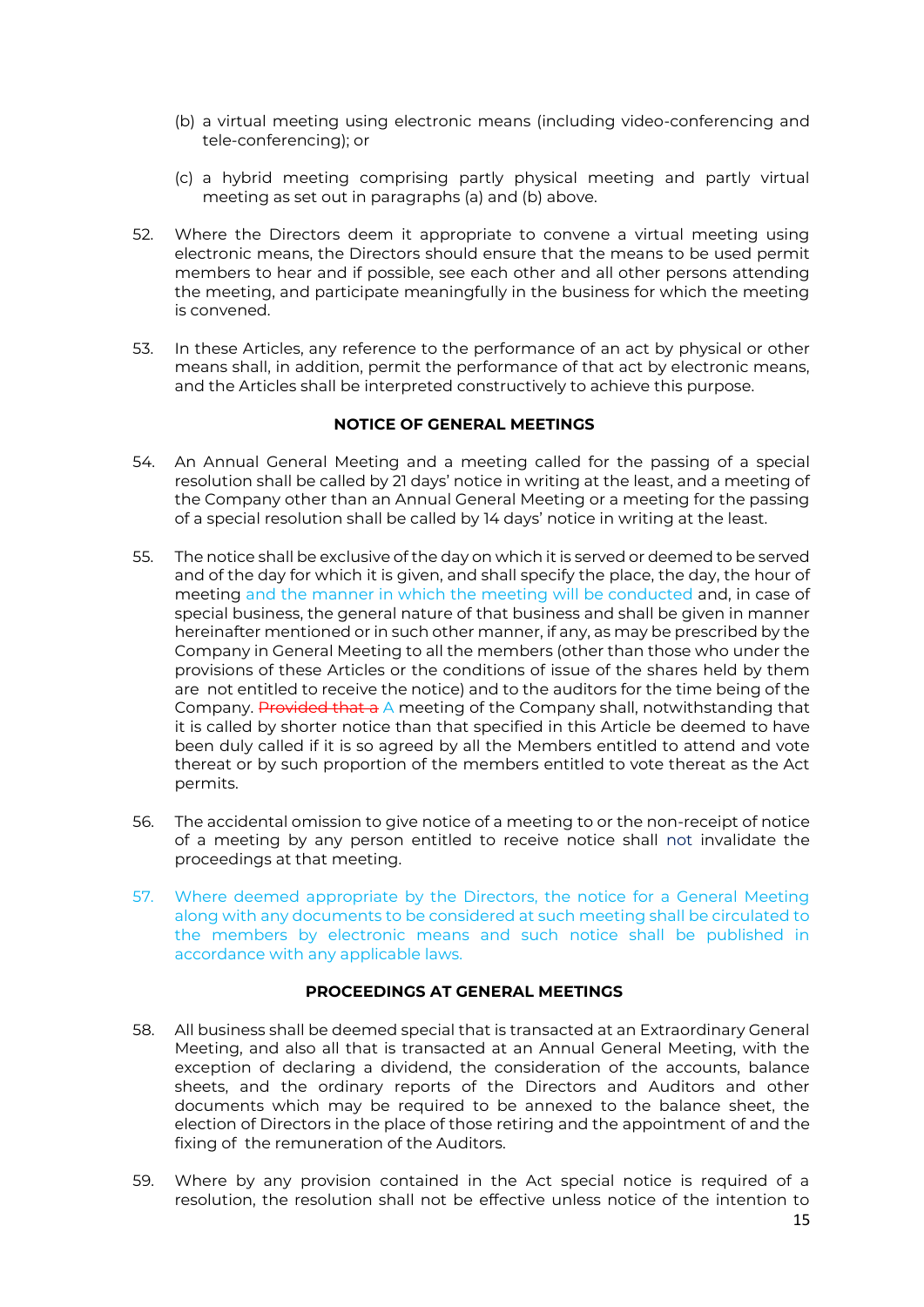move it has been given to the Company not less than twenty-eight28 days (or such shorter period as the Act permits) before the meeting at which it is moved, and the Company shall give to the Members notice of any such resolution as required by and in accordance with the provisions of the Act.

- 60. No business shall be transacted at any General Meeting unless a quorum of Members is present. Save as in these Articles otherwise provided, seven Members present in person physically or by electronic means, or by proxy shall be a quorum.
- 61. If within half-an-hour from the time appointed for the meeting a quorum is not present, the meeting, if convened upon the requisition of or by Members, shall be dissolved; in any other case it shall stand adjourned to the same day in the next week, at the same time and place or to such other time and place as the Directors may determine, and if at the adjourned meeting a quorum is not present within half-an-hour from the time appointed for the meeting the Members present shall be a quorum.
- 62. The Chairperson man, if any, of the Board of Directors shall preside as Chairperson man at every General Meeting of the Company, or, if there is no such Chairperson man, or if he shall not be present within fifteen minutes after the time appointed for the holding of the meeting, or is unwilling to act, the Directors present shall choose some Director present, or if all the Directors present decline to take the chair, the Members present shall choose some member present to be Chairperson man.
- 63. The Chairperson man of the meeting may, with the consent of any meeting at which a quorum is present (and shall if so directed by the meeting) adjourn the meeting from time to time and from place to place, and permit attendance by electronic means where deemed appropriate, but no business shall be transacted at any adjourned meeting other than the business left unfinished at the meeting from which the adjournment took place. When a meeting is adjourned for thirty 30 days or more, notice of the adjourned meeting shall be given as in the case of an original meeting. Save as aforesaid it shall not be necessary to give any notice of an adjournment or of the business to be transacted at an adjourned meeting.
- 64. At any General Meeting a resolution put to the vote of the meeting shall be decided on a show of hands or by any other means that permit the members to vote on matters presented at such meeting unless a poll is (before or on the declaration of the result of the show of hands) demanded:-
	- (a) by the Chairperson man of the meeting; or
	- (b) by at least three Members present in person physically or by electronic means, or by proxy; or
	- (c) by any member or members present physically or by electronic means, in person or by proxy and representing not less than one-tenth of the total voting rights of all the Members having the right to vote at the meeting; or
	- (d) by a Member or Members holding shares in the Company conferring a right to vote at the meeting being shares on which an aggregate sum has been paid up equal to not less than one-tenth10% of the total sum paid up on all the shares conferring that right.
- 65. Unless a poll be so demanded a declaration by the Chairman Chairperson of the meeting that a resolution has on a show of hands or on confirmation of voting by other permitted means, been carried or carried unanimously, or by a particular majority, or lost, or not carried by a particular majority, and an entry in the book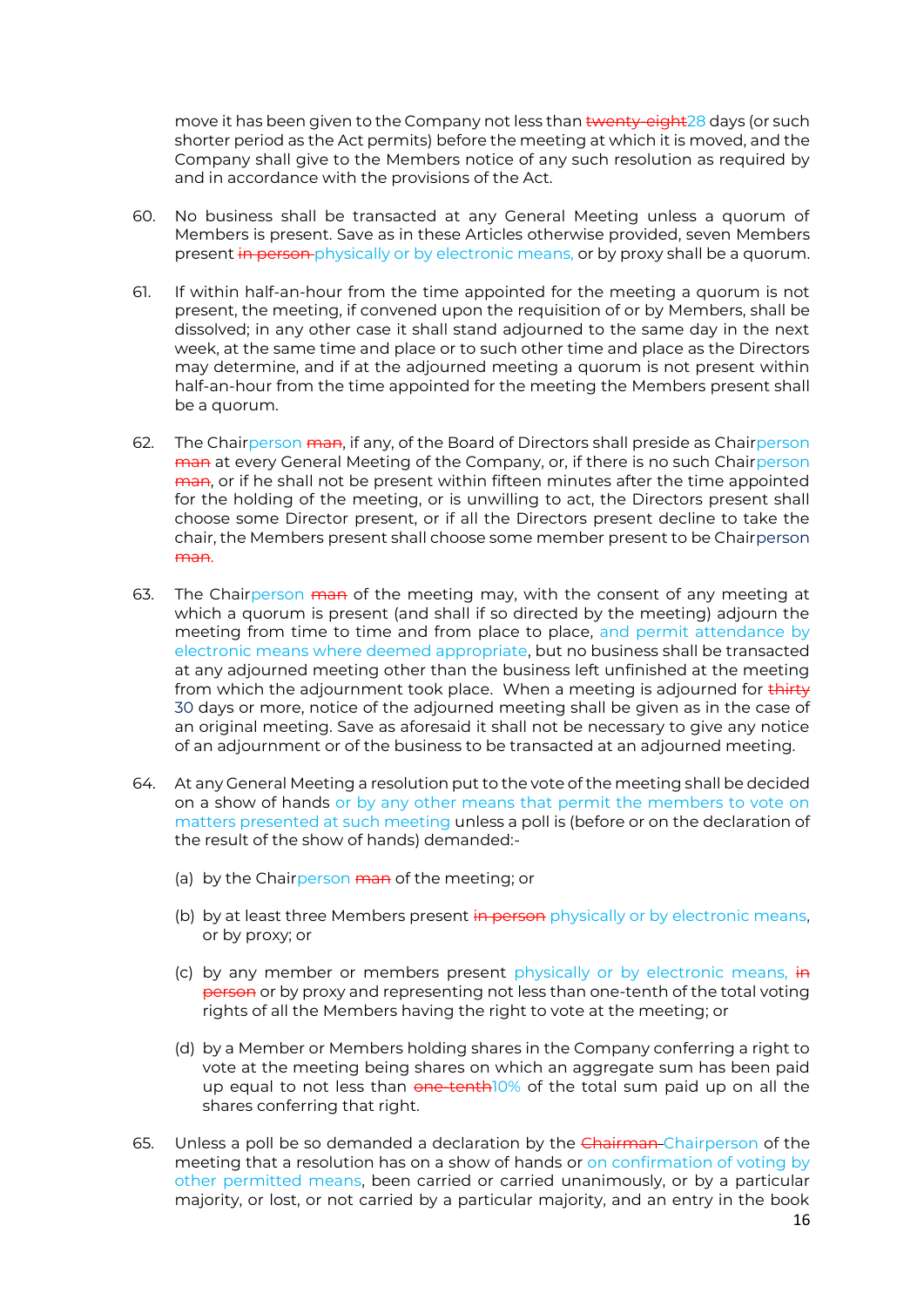containing the minutes of the proceedings of the Company shall be conclusive evidence of the fact without proof of the number or proportion of the votes recorded in favour of or against such resolution. The demand for a poll may be withdrawn.

- 66. Except as provided in Article 64 if a poll is duly demanded it shall be taken in such manner as the Chairman Chairperson of the meeting directs, and the result of the poll shall be deemed to be the resolution of the meeting at which the poll was demanded.
- 67. In the case of an equality of votes whether on a show of hands or on a poll-the Chairperson man of the meeting meeting at which the show of hands takes place or at which the poll is demanded shall be entitled to a second or casting vote.
- 68. A poll demanded on the election of a Chairman-Chairperson or on a question of adjournment shall be taken forthwith. A poll demanded on any other question shall be taken at such time as the Chairperson of the meeting directs, and any business other than that upon which a poll has been demanded may be proceeded with pending the taking of the poll.

# **VOTES OF MEMBERS**

- 69. Subject to any special conditions or restrictions as to voting upon which any shares may be issued or may for the time being be held, on a show of hands or upon signalling support for a resolution by any electronic means that permit the Members to vote on a matter presented at a meeting every Member present physically or by electronic means in person or through a proxy shall have one vote, and on a poll every Member present in person or by proxy shall have one vote for every share held by him in respect of which he is entitled to vote.
- 70. Where there are joint registered holders of any share any one of the persons may vote at any meeting either physically or by electronic means personally or by proxy in respect of such shares as if he that Member were solely entitled thereto, and if more than one of such joint holders be present at any meeting or at any poll physically or by electronic means, personally or by proxy, that one of the said persons so present whose name stands first in the Register of Members in respect of such shares shall alone be entitled to vote in respect thereof.
- 71. A Member of unsound mind, or in respect of whom an order has been made by any Court having jurisdiction in lunacy, may vote, whether on a show of hands or by any other means that permit the member to vote on a matter presented at a meeting or on a poll, by his committee receiver, eurator bonis legal representative appointed by such court, and such committee, receive, legal representative or other person may on a poll vote by proxy, provided that such evidence as the Directors may require of the authority of the person claiming to vote shall have been deposited at the office not less than forty eight48 hours before the time for holding the meeting or adjourned meeting at which such person claims to vote.
- 72. No member-Member shall, unless the Directors otherwise determine, be entitled to vote at any General Meeting, either personally or by any other means that permit the Member to vote on a matter presented at a meeting or by proxy, or to exercise any privilege as a member-Member unless all calls or other sums presently payable by him that Member in respect of shares in the Company have been paid.
- 73. No objection shall be raised to the qualification of any voter except of the meeting or adjourned meeting at which the vote objected to is given or tendered, and every vote not disallowed at such meeting shall be valid for all purposes. Any such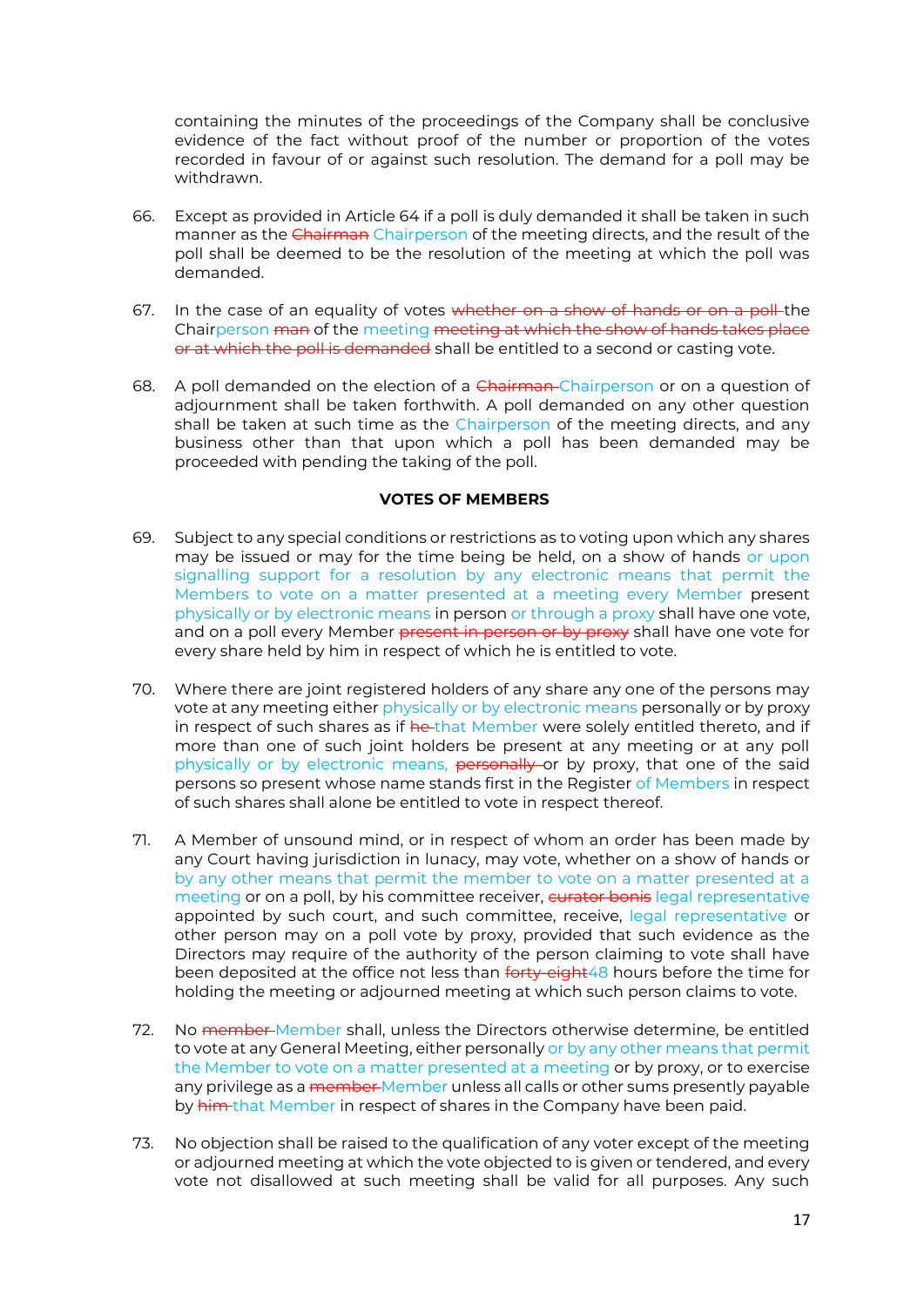objection made in due time shall be referred to the Chairman Chairperson of the meeting whose decision shall be final and conclusive.

- 74. On a poll votes may be given either personally, by any other means that permit a Member to vote on a matter presented at a meeting or by proxy.
- 75. The instrument appointing a proxy shall be in writing under the hand of the appointor or of his attorney duly authorised in writing, or, if the appointor is a corporation, either under seal, or under the hand of an officer or attorney duly authorised. A proxy need not be a member of the Company.
- 76. The instrument appointing a proxy and the power of attorney or either authority, if any, under which it is signed or a notarially certified or an office copy of that power or authority shall be deposited at the office or at such other place within Uganda as is specified for that purpose in the notice of a meeting not less than twenty-four hours before the time for holding the meeting or adjourned meeting at which the person named in the instrument proposes to vote, or, in the case of a poll, not less than twenty-four24 hours before the time appointed for the taking of the poll, and in default the instrument of proxy shall not be treated as valid. The Directors may accept the appointment of a proxy received by electronic means on such terms and subject to such conditions as they deem appropriate provided the above provisions on the appointment and timelines are adhered to.
- 77. An instrument of proxy may be in any common fora or in such other fora as the Directors shall approve. Instruments of proxy need not be witnessed.
- 78. The instrument appointing a proxy shall be deemed to confer authority to demand or join in demanding a poll.
- 79. A vote given in accordance with the terms of an instrument of proxy shall be valid notwithstanding the previous death or insanity of the principal or revocation of the proxy or of the authority under which the proxy was executed, or the transfer of the share in respect of which the proxy was is given, provided that no intimation in writing of such death, insanity, revocation or transfer as aforesaid shall have been received by the Company at the office before the commencement of the meeting or adjourned meeting at which the proxy is used.

# **CORPORATIONS ACTING BY REPRESENTATIVES AT MEETINGS**

80. Any corporation which is a member of the Company may by resolution of its directors or other governing body authorise such person as it thinks fit to act as its representative at any meeting of the Company or of any class of members of the Company, and the person so authorised shall be entitled to exercise the same powers on behalf of the corporation which he represents as that corporation could exercise if it was an individual member of the Company.

# **DIRECTORS**

- 81. Unless and until otherwise determined by the Company in General Meeting the number of Directors shall not be less than two-four nor more than seven. The names of the first Directors shall be determined in writing by the subscribers of the Memorandum of Association or a majority of them.
- 82. If the number of Directors falls below the minimum provided in these Articles, the remaining Directors shall only act for the purpose of filling vacancies on the Board or calling a General Meeting of the Shareholders for the purpose of appointing Directors to the Board.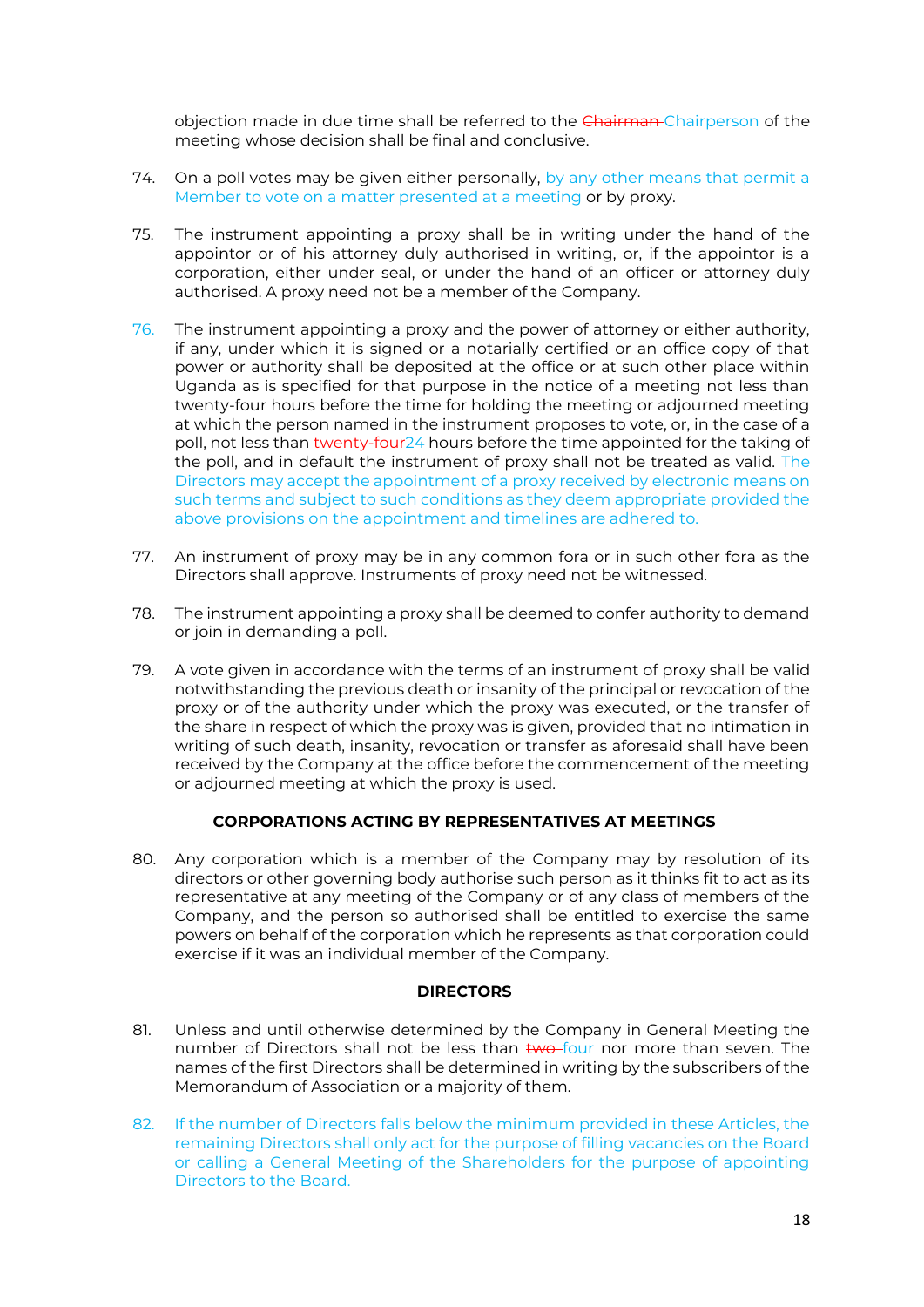83. The shareholding qualification for Directors may be fixed by the Company in General Meeting and unless and until so fixed no qualification shall be required.

### **BORROWING POWERS**

84. The Directors may exercise all the powers of the Company to borrow money, and to mortgage or charge its undertaking, property and uncalled capital, or any part thereof, and to issue debentures, debenture stock, and other securities whether outright or as security for any debt, liability or obligation of the Company or of any third party.

# **POWERS AND DUTIES OF DIRECTORS**

- 85. The business of the Company shall be managed by the Directors who may pay all expenses incurred in promoting and registering the Company, and may exercise all such powers of the Company as are not, by the Act, or by these Articles, required to be exercised by the Company in General Meeting subject, nevertheless, to any of these Articles, to the provisions of the Act, and to such regulations being not inconsistent with the aforesaid Articles or provisions, as may be prescribed by the Company in General Meeting; but no regulation made by the Company in General Meeting shall invalidate any prior act of the Directors which would have been valid if that regulation had not been made.
- 86. The Directors may from time to time and at any time by power of attorney appoint any company, firm or person including a Director or officer or body of persons, whether nominated directly or indirectly by the Directors, to be the attorney or attorneys of the Company for such purposes and with such powers, authorities and discretions (not exceeding those vested in or exercisable by the Directors under these Articles) and for such period and subject to such conditions as they may think fit, and any such powers of attorney may contain such provisions for the protection and convenience of persons dealing with any such attorney as the Directors may think fit and may also authorise any such attorney to delegate all or any of the powers, authorities and discretions vested in him the attorney.
- 87. The Company may exercise the powers conferred by Section 3758 of the Act with regard to having an official seal for use abroad and such powers shall be vested in the Directors.
- 88. The Company may exercise the powers conferred upon the Company by Sections 121 128 to 124 131 of the Act with regard to the keeping of a Branch Register, and the Directors may (subject to the provisions of those sections) make and vary such regulations as they may think fit respecting the keeping of any such Register.
- 89. A Director who is in any way, whether directly or indirectly interested in a contract or proposed contract with the Company shall declare the nature of his interest at a meeting of the Directors in accordance with Section 200218 of the Act.
- 90. A Director shall not vote in respect of any contract or arrangement in which he is interested and if he shall do so his vote shall not be counted nor shall he be counted in the quorum present at the meeting, but neither of these prohibitions shall apply to:-
	- (a) any arrangement for giving any Director any security or indemnity in respect of money lent by him to or obligations undertaken by him for the benefit of the Company; or
	- (b) to any arrangement for the giving by the Company of any security to a third party in respect of a debt or obligation of the Company for which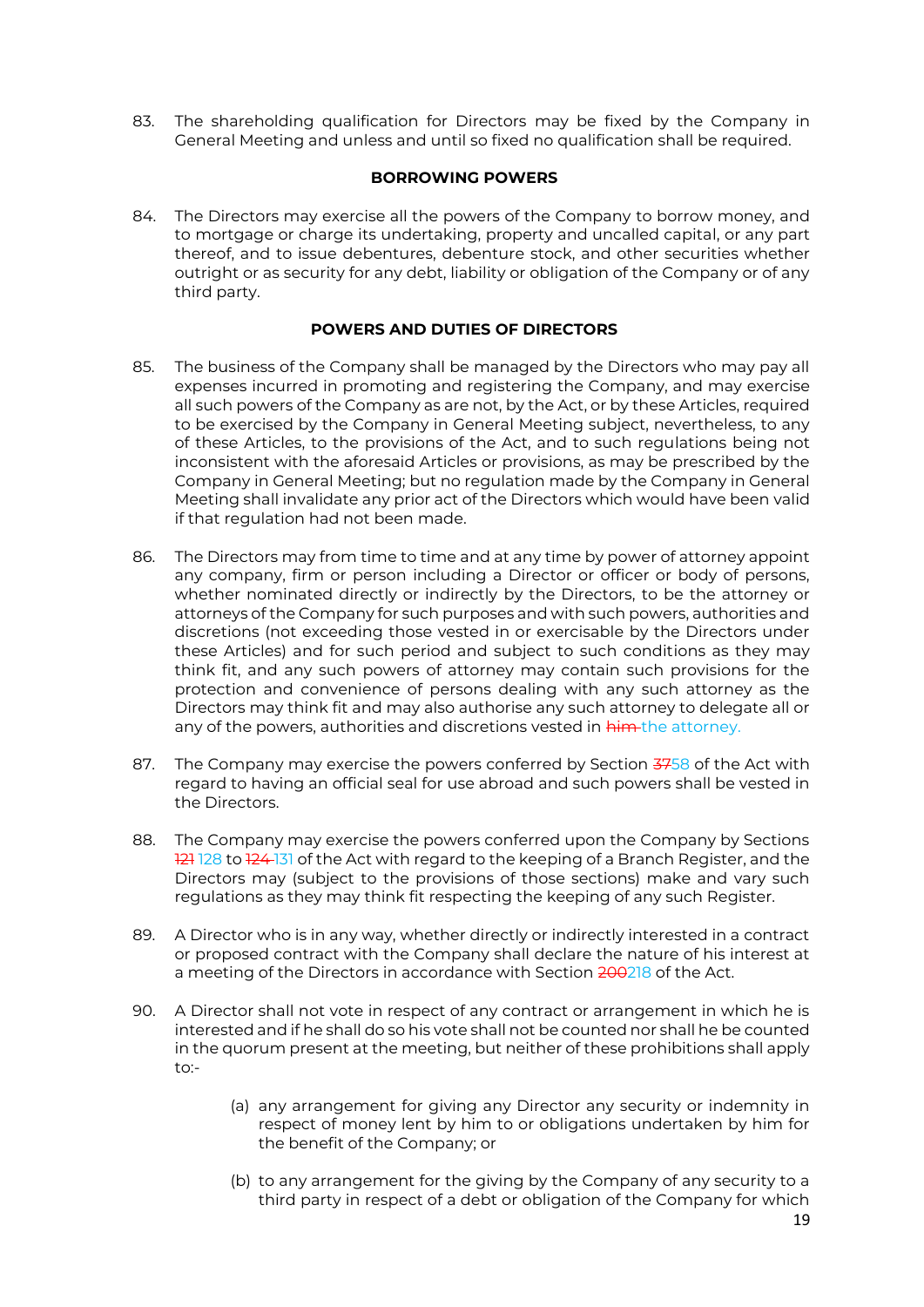the Director himself has assumed responsibility in whole or in part under a guarantee or indemnity or by the deposit of a security; or

- (c) any contract by a Director to subscribe for or underwrite shares or debentures of the Company; or
- (d) any contract or arrangement with any other company in which he is interested only as an officer of the Company or as holder of shares, debentures or other securities,

and these prohibitions may at any time be suspend or relaxed to any extent, and either generally or in respect of any particular contract, arrangement or transaction by the Company in General Meeting.

- 91. No Director or intending Director shall be disqualified by his office from holding any office or place of profit (other than the office of Auditor) under the Company or under any allied or subsidiary company or from contracting with the Company either with regard to his tenure of any such other office or place of profit or as vendor, purchaser or otherwise, nor shall any such contract or any contract or arrangement entered into by or on behalf of the Company in which any Director is in any way interested, be liable to be avoided, nor shall any Director so contracting or being so interested be liable to account to the Company for any profit realised or any such contract or arrangement by reason of such Director holding that office or of the fiduciary relation thereby established.
- 92. All cheques, promissory notes, drafts, bills of exchange and other negotiable instruments, and all receipts for moneys paid to the Company shall be signed, drawn, accepted, endorsed or otherwise executed as the case may be, in such manner as the Directors shall from time to time by resolution determine.
- 93. The Directors shall cause minutes to be made in books provided for the purpose:-
	- (a) of all appointments of officers made by the Directors;
	- (b) of the names of the Directors present at each meeting of the Directors and of any Committee of the Directors;
	- (c) of all resolutions and proceedings of all meetings of the Company and of the Directors and of Committees of the Directors.
- 94. Any such minute if purporting to be signed by the Chairman-Chairperson of the meeting at which the proceedings were had or by the Chairman-Chairperson of the next succeeding meeting shall be evidence of the proceedings.

#### **DISQUALIFICATION OF DIRECTORS**

- 95. The office of a Director shall be vacated if the Director:-
	- (a) becomes bankrupt or becomes of unsound mind;
	- (b) is removed by ordinary resolution as provided by Article 103;
	- (c) ceases to be a Director by virtue of any section of the Act, or becomes prohibited from being a Director by reason of any order made under the Act;
	- (d) resigns his office notice in writing as provided by Article 997105.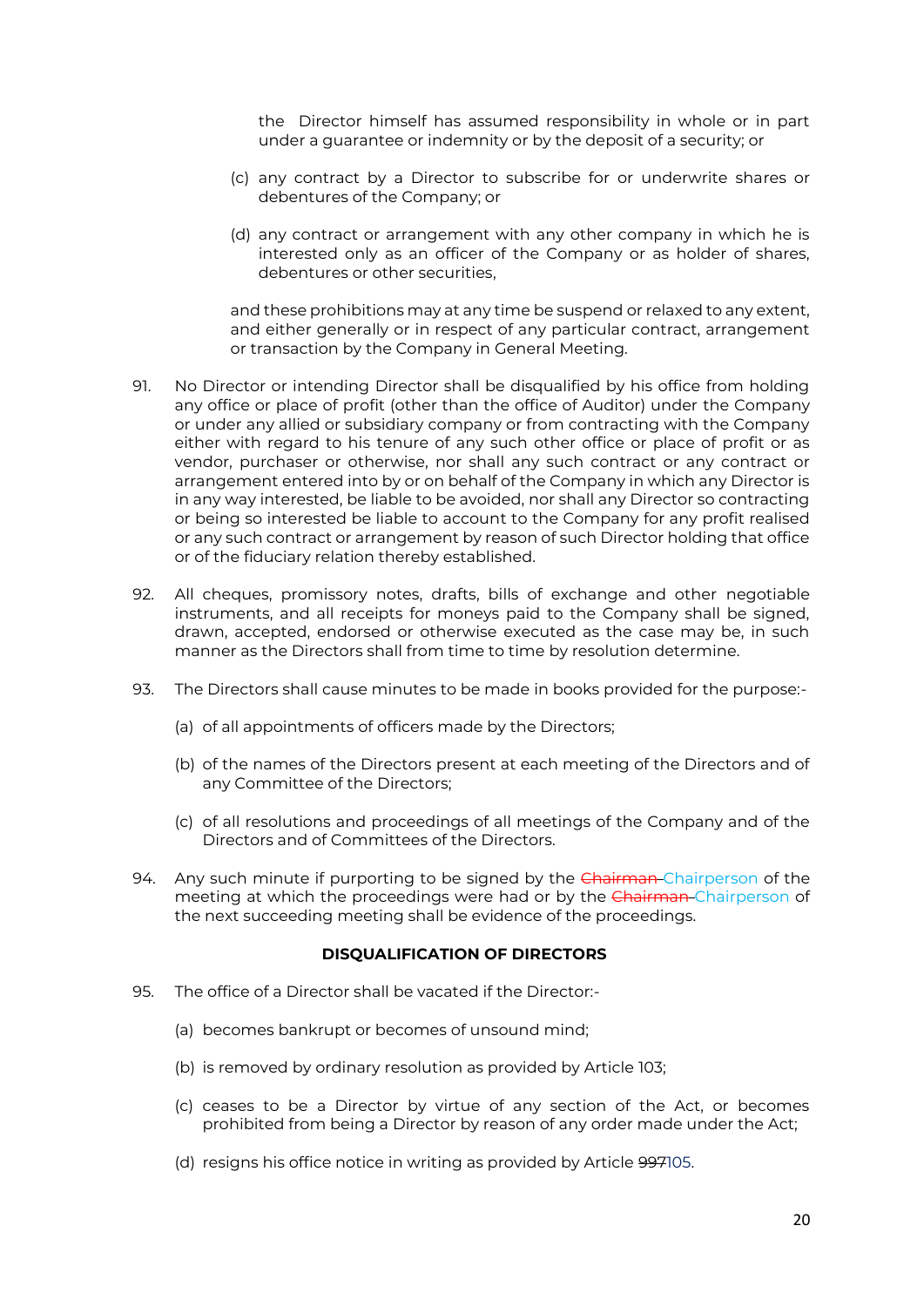### **RETIREMENT OF DIRECTORS**

- 96. At each Annual General Meeting of the Company, one third of the Directors or, if their number is not a multiple of three, then the number nearest to but not less than one third, shall retire from office, provided that if a person is appointed a Director while employed by the Company, he shall not, while he continues to hold that position or office, be subject to rotation and such person shall not be taken into account in determining the retirement of Directors. A Director employed by the Company shall, however, retire from the Board upon reaching the age of retirement from the Company as provided in his contract of employment but may be reappointed a Director in accordance with the law and these Articles.
- 97. The Directors to retire in every year shall be those who have been longest in office since their last election, but as between persons who became Directors on the same day those to retire shall (unless they otherwise agree among themselves) be determined by lot. A retiring Director shall be eligible for re-election.

### 98. In relation to the age limit for Directors:

- (a) Subject to the provisions of this Article, no person shall be capable of being appointed a Director if at the time of his appointment he has attained the age of sixty-five.
- (b) A Director shall vacate his office at the conclusion of the Annual General Meeting commencing next after he attains the age of sixty-five.
- (c) Nothing contained in this Article shall prevent the appointment of a Director at any age if his appointment is made or approved by the Company in General Meeting provided, however, that notice is given to the Company, and by the Company to the members, of any proposal to appoint a person as a Director who has attained the age of sixty-five, and such notices must state the age of the person concerned. Such appointment may be made only until the conclusion of the next following Annual General Meeting.
- (d) A person appointed as a Director after attaining the age of sixty-five under the provisions of paragraph (c) of this Article shall retire at the conclusion of the next following Annual General Meeting, but nothing contained in this Article shall prevent his reappointment in accordance with the procedures specified in paragraph (c) of this Article.
- (e) A Director retiring by virtue of this Article shall not be included as a Director required to retire by rotation in accordance with Article 8896.
- (f) Where a person retires by virtue of this Article, the provision in Article  $\frac{91}{99}$ for the automatic reappointment of a retiring Director in default of another appointment shall not apply.
- (g) If at the meeting at which a person retires by virtue of this Article the vacancy is not filled it may subsequently be filled by the Directors as a casual vacancy in accordance with Article 102.
- (h) A Director who attains the age of sixty-five or any person who is appointed or to his knowledge proposed to be appointed a Director at a time when he has attained the age of sixty-five shall give specific notice of his age to the Company for the purpose of this Article.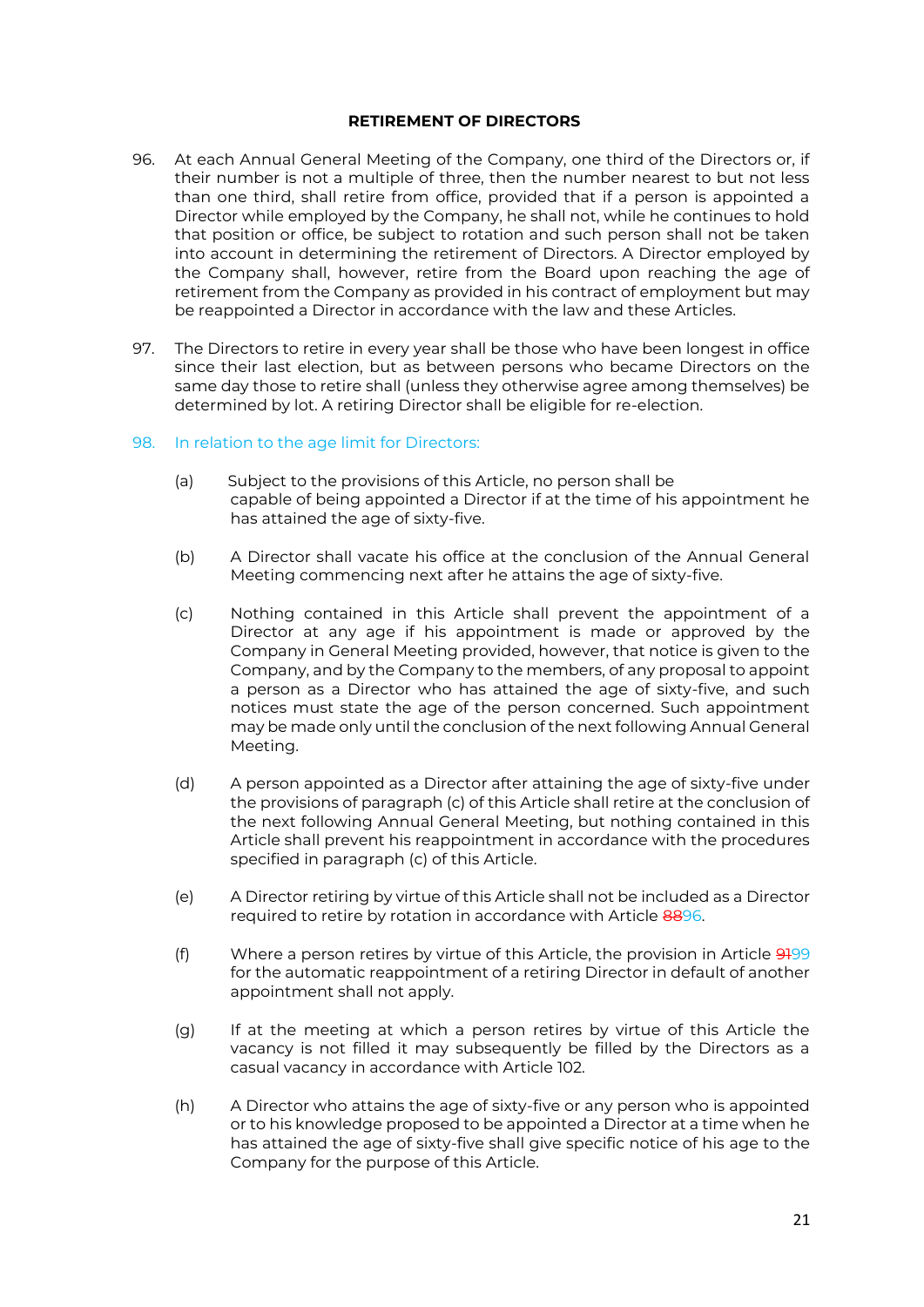- (i) All acts done by a person as Director shall be valid notwithstanding that it is afterwards discovered that his appointment was invalid or had terminated by virtue of this Article.
- 99. The Company at the meeting at which a Director retires in the manner aforesaid may fill the vacated office by electing a person thereto, and in default the retiring Director shall if offering himself for re-election be deemed to have been re-elected, unless at such meeting it is expressly resolved not to fill such vacated office or unless a resolution for the re-election of such Director shall have been put to the meeting and lost.
- 100. No person other than a Director retiring at the meeting shall, unless recommended by the Directors, be eligible for election to the office of Director at any General Meeting unless that person has been vetted by the nominations committee of the Board and recommended by the Board for appointment by the Members at a General Meeting. <del>not less than three nor more than twenty-one days</del> before the date appointed for the meeting there shall have been left at the office of the Company notice in writing signed by a member duly qualified to attend and vote at the meeting for which such notice is given of his intention to propose such person for election, and also notice in writing signed by that person of his willingness to be elected
- 101. The Company may from time to time by ordinary resolution increase or reduce the number of Directors and may also determine in which rotation the increased or reduced number is to go out of office.
- 102. The Directors shall have power at any time, and from time to time, to appoint any person to be a Director, either to fill a casual vacancy or as an addition to the existing directors but so that the total number of Directors shall not at any time exceed the number fixed by or in accordance with these Articles. Any Director so appointed shall hold office only until the next following Annual General Meeting and shall then be eligible for re-election but shall not be taken into account in determining the Directors who are to retire by rotation at such meeting.
- 103. The Company may by ordinary resolution remove any Director before the expiration of his period of office notwithstanding anything in these Articles or in any agreement between the Company and such Director.
- 104. The Company may by ordinary resolution appoint another person in the place of a Director removed from office under the immediately preceding Article 103 and without prejudice to the powers of the Directors under Article 964-102 the Company in General Meeting may appoint any person to be a Director either to fill a casual vacancy or as an additional Director. A person appointed in place of a Director so removed or to fill such vacancy shall be subject to retirement at the same time as if he had become a Director on the day on which the Director in whose place he is appointed was last elected a Director.
- 105. A Director may retire from his office upon giving one month's reasonable notice in writing to the Company of his intention so to do to do so and such resignation shall take effect upon the expiration of such notice or its earlier acceptance by the Directors.

# **PROCEEDINGS OF DIRECTORS**

106. The Directors may meet together for the despatch of business, adjourn, and otherwise regulate their meetings as they think fit. The Directors may elect to hold physical meetings of hold meetings using electronic means where appropriate. Questions arising at any meeting shall be decided by a majority of votes. A Director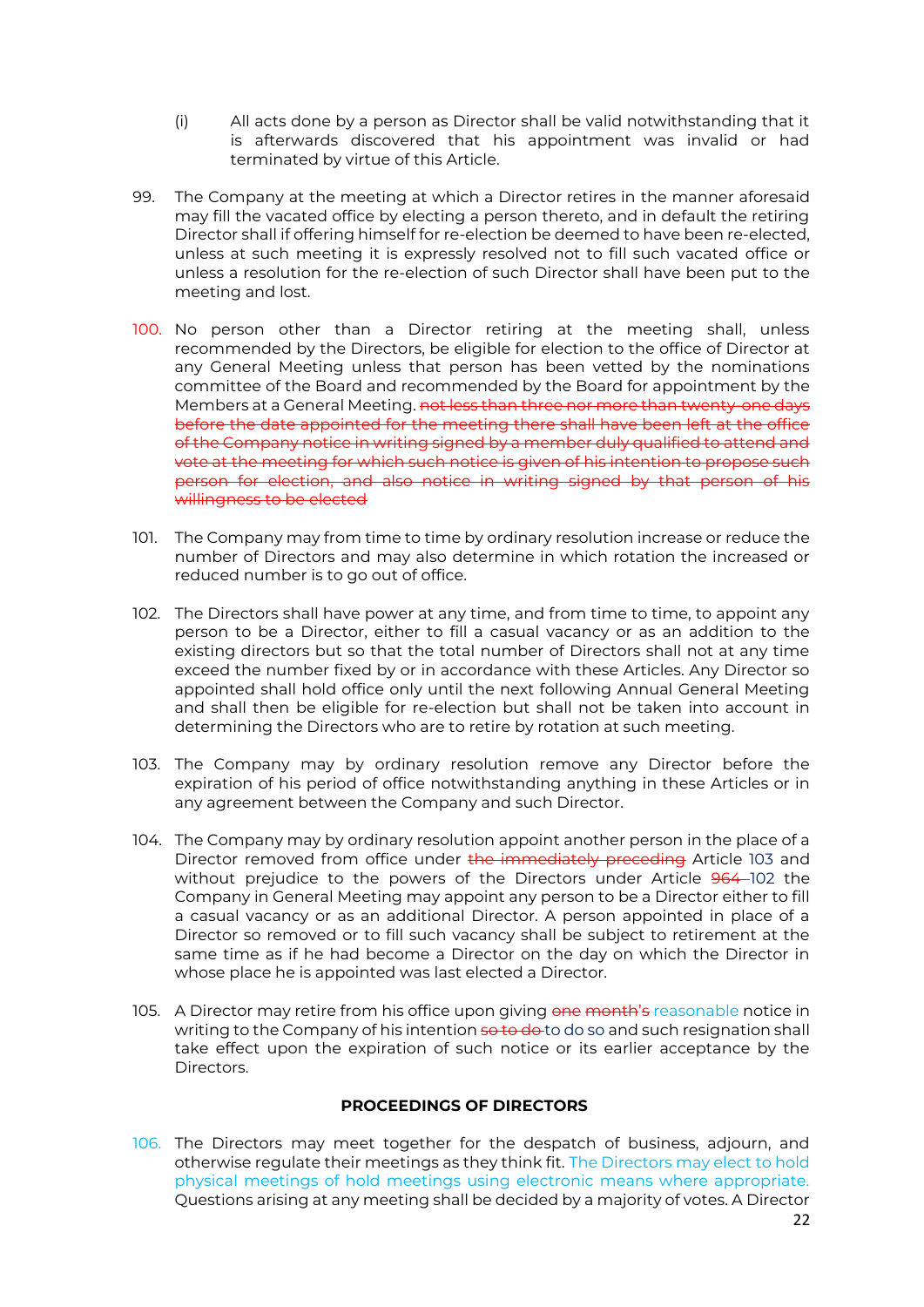may, and the Secretary on the requisition of a Director shall, at any time summon a meeting of the Directors. <del>. It shall not be necessary to give notice of a meeting of</del> Directors to any Director for the time being absent from Uganda. All meetings of Directors shall ordinarily be held in Uganda for those meetings that are to be physical.

- 107. The quorum necessary for the transaction of the business of the Directors may be fixed by the Directors and unless so fixed shall be three Directors two-including at least two non-executive Directors.
- 108. A meeting of Directors at which a quorum is present shall be competent to exercise all or any of the authorities, powers and discretions by or under these Articles for the time being vested in or exercisable by the Directors generally.
- 109. The continuing Directors may act notwithstanding any vacancy in their body, but, if and so long as their number is reduced below the number fixed by or in accordance with these Articles as the necessary quorum of directors the continuing directors may act for the purpose of increasing the number of Directors to that number, or of summoning a General Meeting of the Company but for no other purpose.
- 110. The Directors may elect a <del>Chairman</del> Chairperson of their meetings and determine the period for which he is to hold office; but if no such Chairman Chairperson be elected, or if at any meeting the Chairman Chairperson is not present within five minutes after the time appointed for holding the same, the Directors present shall choose someone of their number to be Chairperson of such meeting.
- 111. In the case of an equality of votes, the Chairman Chairperson of the meeting if he be the Chairman elected under the last preceding Article shall have a second or casting vote but no other Chairman of a meeting of Directors shall have such a second or casting vote.
- 112. The office of Chairman Chairperson may be filled up on any vacancy by the Directors.
- 113. The Directors may delegate any of their powers to committees consisting of such member or members of their body as they think fit. Any committee so formed shall in the exercise of the powers so delegated confirm to any regulations that may be imposed on it by the Directors.
- 114. A committee may elect a Chairman Chairperson of its meetings; if no such Chairman Chairperson is elected, or if at any meeting the Chairman is not present at the time appointed for holding the same, the members present may choose one of their number to be the Chairman Chairperson of the meeting.
- 115. A committee may meet and adjourn as it thinks proper, Questions arising at any meeting shall be determined by a majority of votes of the members present, and in the case of an equality of votes the Chairman-Chairperson shall have a second or casting vote. The quorum for a meeting of a committee consisting of two or more members, unless otherwise determined by the Committee shall be two.
- 116. All acts done by any meeting of Directors or of a Committee of Directors, or by any person acting as a Director shall notwithstanding that it be afterwards discovered that there was some defect in the appointment of any such Director or person acting as aforesaid, or that they or any of them were disqualified or had vacated office or were not entitled to vote be as valid both against and in favour of the Company and all other persons (but not in favour of such person) as if every such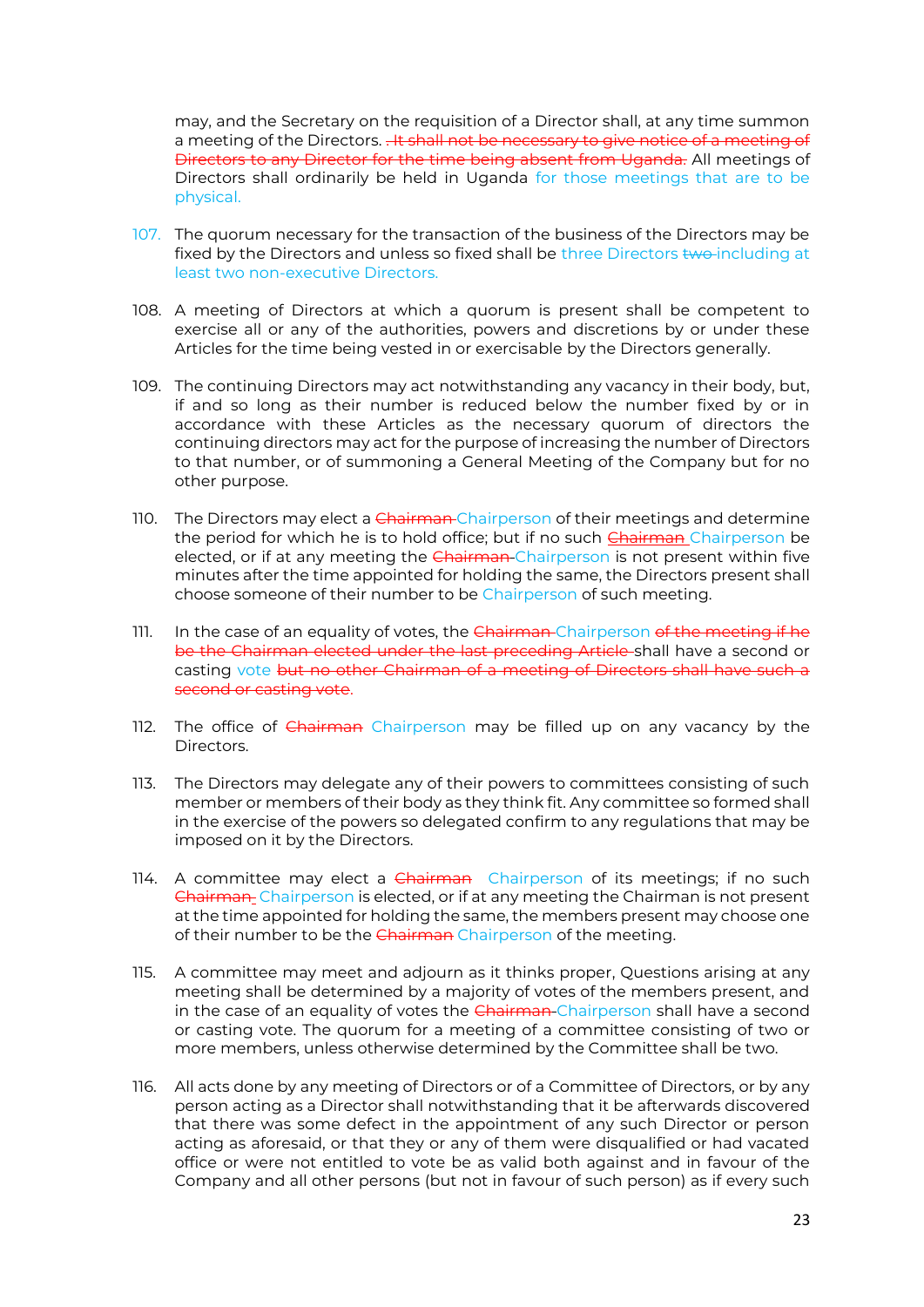person had been duly appointed and was qualified and had continued to be a Director and had been entitled to vote.

117. A resolution in writing signed by all the Directors for the time being entitled to receive notice of a meeting of the Directors shall be as valid and effectual as if it had been passed at a meeting of Directors duly convened and held.

# **ALTERNATE DIRECTORS**

- 118. Any Director may from time to time and at any time appoint any person (not disapproved by a majority of the other Directors for the time being) to be an alternate Director of the Company and may at any time remove the alternate Director so appointed by him from office. An alternate Director so appointed shall be entitled (subject to his giving to the Company an address [being a postal, physical or electronic address]at which notices may be served on him) to receive notices of and attend all meetings of the Directors and to vote as a Director any such meeting at which the Director appointing him is not present and generally in the absence of his appointor to perform all the functions of his appointor as a Director.
- 119. An alternate Director may be removed from office by resolution of the Board and shall ipso facto accordingly cease to be an alternate Director if his appointor ceases for any reason to be a Director. All appointments and removals of the alternate Directors made by any Director in pursuance of the provisions of this Article shall be in writing under the hand of the Director making the same and left at the Office. The nomination of an alternative Director shall be valid if made by cable or telegram electronically provided that such nomination shall be confirmed by a written nomination complying with the above-mentioned requirements and any act done by the alternate Director nominated in such cable or telegram communication between the date thereof and the date of the receipt by the Company of the written nomination shall be as valid and effectual as if such alternate Director had been duly appointed in the first instance.

# **PENSIONS AND ALLOWANCES**

- 120. The Directors may establish and maintain or concur with such holding or subsidiary company (if any) as aforesaid in establishing and maintaining any schemes or funds for providing such benefits as aforesaid and may pay out of the funds of the Company any premiums, contributions or sums payable by the Company under the provisions of any such scheme or fund.
- 121. The Directors may grant pensions, annuities, gratuities or other allowances on death, sickness, disability or retirement to:
	- a) any person who is or has been employed by or in the service of the Company or of its holding company or any subsidiary of the Company; or
	- b) to any person who is or has been a Director or other officer of the Company or of its holding company or any subsidiary of the Company; or
	- c) to the widow/widower, family or dependants of any such person.

The Directors may establish and maintain or procure the establishment and maintenance of any non-contributory or contributory pension or superannuation funds for the benefit of and give or procure the giving of donations, gratitudes, pensions, allowances or emoluments to any persons who are or were at any time in the employment of service of the Company, or of any company which is a subsidiary of the Company or is allied to or associated with the Company or with any such subsidiary, or who are or were at any time Directors or officers of the Company or of any such other company as aforesaid and holding any salaried employment or office in the Company or such other company, and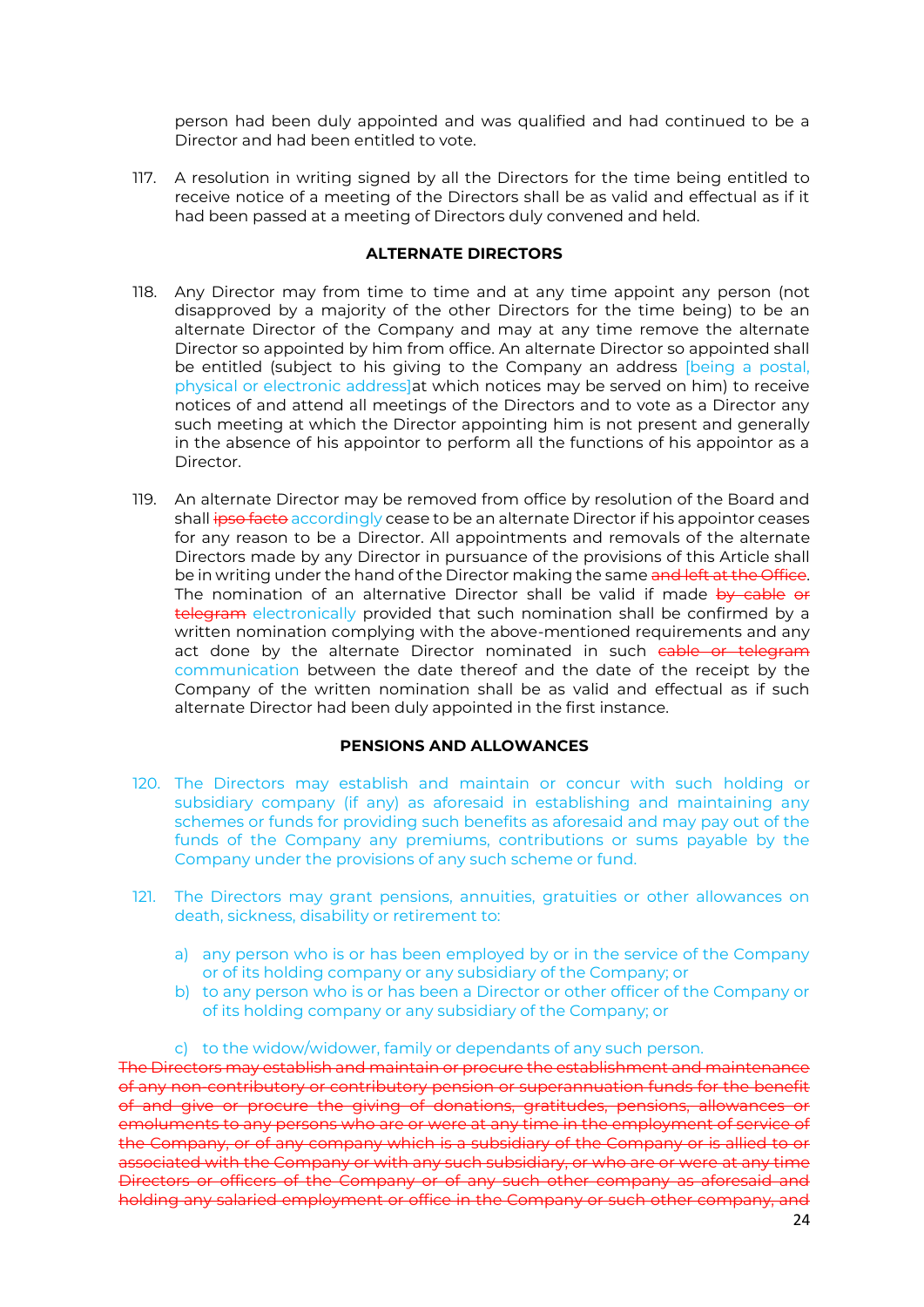the wives, widows, families and dependants of any such persons and also establish and subsidise or subscribe to any institutions, associations, clubs or funds calculated to be for the benefit of or to advance the interests and well-being of the Company or of any such other company as aforesaid, or of any such person as aforesaid and make payments for or towards the insurance of any such persons as aforesaid, and subscribe or guarantee money for any charitable or benevolent objects or for any exhibition, or for any public, general or useful object, and do any of the matters aforesaid, either alone or in conjunction with any such other company as aforesaid. Subject always, if the Act shall so require, to particulars with respect to the proposed payment being disclosed to the members of the Company, any Director holding any such employment or office shall be entitled to participate in and retain for his own benefit any such donation, gratuity, pension, allowance of emolument.

### **SECRETARY**

- 122. The Secretary shall be appointed by the Directors and any Secretary so appointed may be removed by the Directors.
- 123. Anything by the Act required or authorised to be done by or to the Secretary may, if the office is vacant or there is for any other reason no Secretary capable of acting, be done by or to any assistant or Deputy Secretary or if there is no assistant or deputy Secretary capable of acting, by or to any officer of the Company authorised generally or specially in that behalf by the Directors. Provided that Any provisions of the Act or of these Articles requiring or authorising a thing to be done by or to a Director and the Secretary shall not be satisfied by its being done by or to the same person acting both as a Director and as, or in the place of the Secretary.

### **THE SEAL**

124. The Directors shall provide for the safe custody of the Seal, which shall only be used by the authority of the Directors or a committee of the Directors authorised by the Directors in that behalf and very instrument to which the Seal shall be affixed shall be signed by a Director and shall be countersigned by the Secretary or by a second Director.

Notwithstanding above, the Company may exercise the powers conferred by Section 50 of the Act with regards execution of documents and appointment of persons that can execute documents on behalf of the Company and such powers shall be vested in the Board.

# **DIVIDENDS AND RESERVE**

- 125. The Company in General Meeting may declare dividends, but no dividend shall exceed the amount recommended by the Directors. In recommending a dividend, the Directors shall have regard to any dividend policy of the Company in force for the time being.
- 126. The Directors may if they think fit from time to time pay to the Members such interim dividends as appear to the Directors to be justified by the profits of the Company. If at any time the share capital of the Company is divided into different classes the Directors may pay such interim dividends in respect of those shares which confer on the holders thereof preferential rights with regard to dividend and provided that the directors act bona fide they shall not incur any responsibility to the holders of shares conferring a preference for any damage that they may suffer by reason of the payment of an interim dividend on any shares having deferred or non-preferred rights, the Directors may also pay half-yearly or at other suitable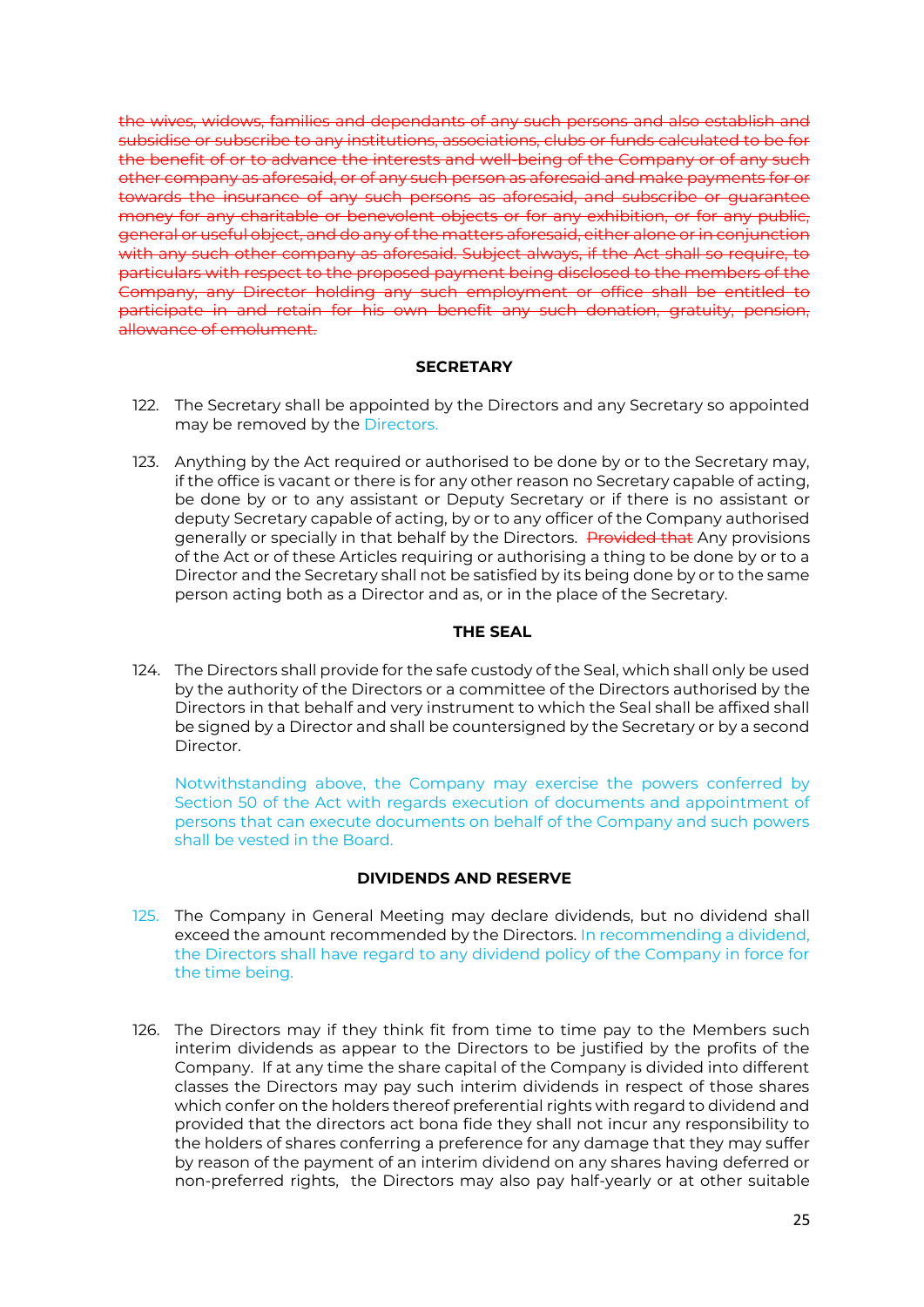intervals to be settled by them any dividend which may be payable at a fixed rate if they are of opinion that the profits justify the payment.

- 127. No dividend shall be paid otherwise than out of profits.
- 128. The Directors may, before recommending any dividend, set aside out of the profits of the Company such sums as they think proper as a reserve or reserves which shall, at the discretion of the Directors, be applicable for any purpose to which the Company may be properly applied, and pending such application may, at the like discretion, either be employed in the business of the Company or be invested in such investments (other than shares of the Company) as the Directors may from time to time think fit. The Directors may also without placing the same to reserve carry forward any profits which they may think prudent not to divide.
- 129. Subject to the rights of person, if any, entitled to shares with special rights as to dividend, all dividends shall be declared and paid according to the amounts paid up on the shares in respect whereof the dividend is paid, but no amount paid up on a share in advance of calls shall be treated for the purpose of this Article as paid up on the share. All dividends shall be apportioned and paid pro rata according to the amounts paid up on the shares during any portion or portions of the period in respect of which the dividend is paid except that if any share is issued on terms providing that it shall rank for dividend as if paid up (in whole or in part) as from a particular date such share shall rank for dividend accordingly.
- 130. The Directors may deduct from any dividend or other moneys payable to any Member on or in respect of a share all sums of money (if any) presently payable by him to the Company on account of calls or otherwise in relation to the shares of the Company and may deduct all applicable taxes such as withholding tax at the prevailing rate fixed by the relevant tax legislation.
- 131. The Company in General Meeting may resolve that any capital assets of the Company in excess of the Company's paid-up capital for the time being shall be distributed among the holders of ordinary shares of the Company as and by way of a capital distribution either in the form of cash or by the allocation to such holders of particular assets of the Company in specie or by the distribution among such holders of fully paid-up shares as and by way of increase of their respective shares in the capital of the Company or in any one or more of such ways such distribution to be in proportion to the amount for the time being paid up on the ordinary shares held by them respectively and the Directors shall give effect to such resolution. In case any difficulty arises in regard to the distribution they may settle the same as they may think expedient and in particular may issue fractional certificates and may fix the value of the same for the purposes of distribution of such specific assets or any part thereof and may determine that cash payments shall be made to any Members upon the footing of the value so fixed in order to adjust the rights of all parties. Provided always that nNo distribution shall be made which would amount to a reduction of capital except in manner appointed by law.
- 132. All dividends which remain unclaimed for a period of three years shall be transferred to a dividend disbursement account maintained by the Company for this purpose. The funds in the dividend disbursement account become the property of the Company to may be invested or otherwise made use of by the Directors for the benefit of the Company, provided that the portion of the utilised funds from the dividend disbursement account shall be refunded by the Company to meet any dividend claim by a Member as and when such a claim arises. No dividend (paid or unclaimed) shall bear interest as against the Company. For the avoidance of doubt, this Article will apply only to those dividends that will be declared by the Company after the coming into force of this Article on 7<sup>th</sup> May 2015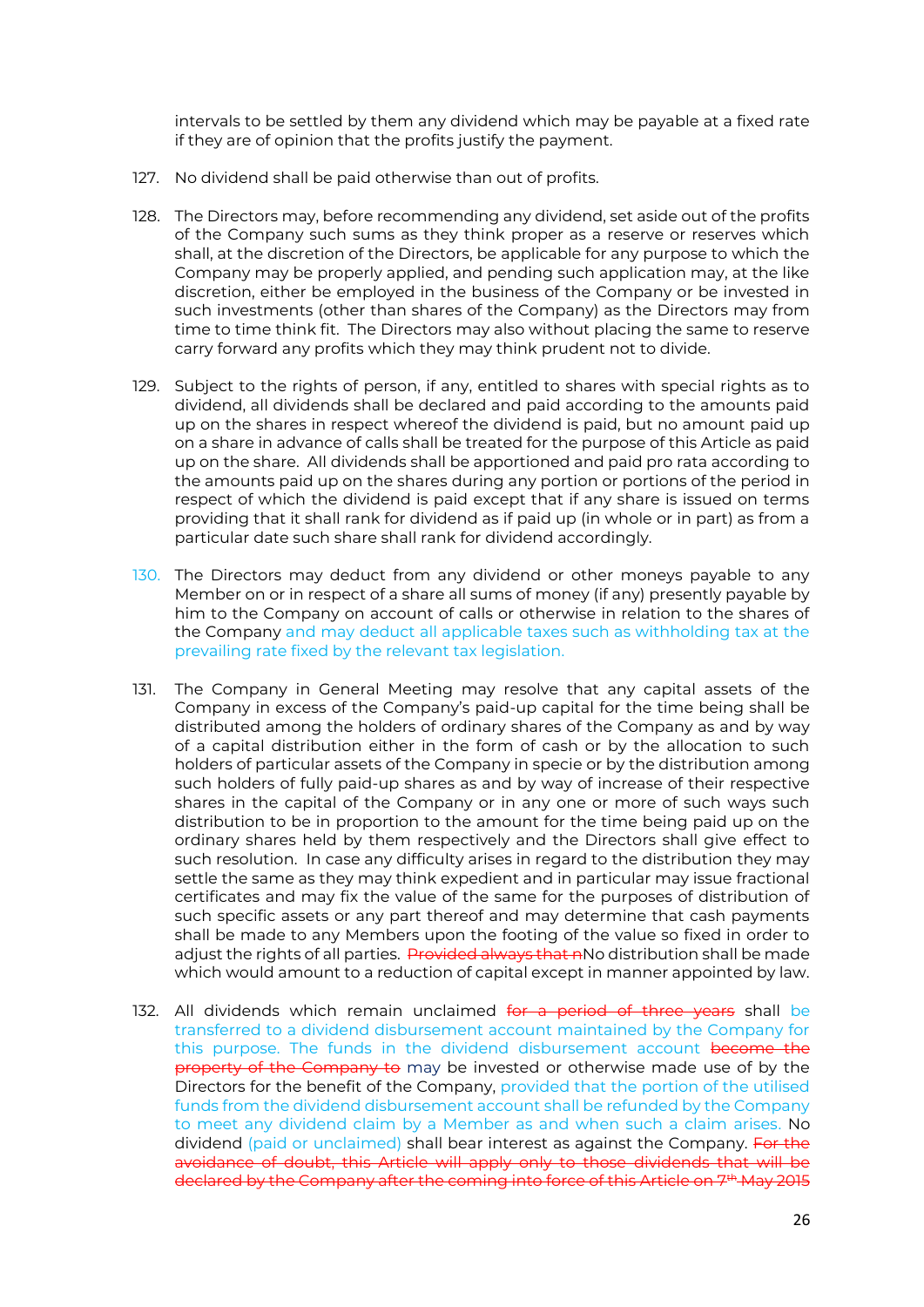- 133. Any dividend or other moneys payable in cash or in respect of a share may be paid by Electronic Funds Transfer to the bank account shared by the Member or by cheque or warrant sent through the post to the registered address of the member or person entitled thereto and in the case of joint holders to the registered address of that one of the joint holders who is first named on the Register of Members, or to such person and to such address as the older or joint holders may in writing direct. Every such cheque or warrant shall be made payable to the order of the person to whom it is sent or to such person as the holder or joint holders may direct and payment of the cheque or warrant if purporting to be duly endorsed shall be a good discharge to the company. Every such cheque or warrant shall be sent at the risk of the person entitled to the money represented thereby. Such payment may also be made by any other means that the Directors deem appropriate in any given circumstances provided that such means enable proper identification of the recipient of the funds. Where such alternate means of payment are to be used, the Directors shall ensure that appropriate information is obtained from the members to facilitate such payments.
- 134. If several persons are registered as joint holders of any share, any one of them may give effectual receipts for any dividend or other moneys payable on or in respect of the share.
- 135. A General Meeting declaring a dividend may direct payment of such dividend wholly or in part by the distribution of specific assets and in particular of paid-up shares or debentures of any other company, and the Directors shall give effect to such resolution: and where any difficulty arises in regard to the distribution they may settle the same as they think expedient and in particular may issue fractional certificates, and may fix the value for distribution of such specific assets or any part thereof, and may determine that cash payments shall be made to any Members upon the footing of the value so fixed, in order to adjust the rights of members, and may vest any specific assets in trustees upon trust for the persons entitled to the dividend as may seem expedient to the Directors, and generally may make such arrangements for the allotment, acceptance and sale of such specific assets or fractional certificates, or any part thereof, and otherwise as they think fit.
- 136. Where for any reasonable cause it is impracticable for a General Meeting to be convened for the purpose of approving a distribution recommended by the Directors, the Directors may make such distribution to the members on such terms as they deem appropriate provided that the Directors seek the ratification of such distribution at the next general meeting of the Company.

# **CAPITALISATION OF PROFITS**

- 137. The Company in General Meeting may, upon the recommendation of the Directors resolve that it is desirable to capitalise any part of the amount for the time being standing to the credit of any of the Company's reserve accounts or of any share premium account or of the profit and loss account or otherwise available for distribution and, accordingly, that such sum be set free for distribution amongst the Members who would have been entitled thereto if distributed by way of dividend and in the same proportions. The Board shall give effect to such resolution and such sum shall not be paid in cash but shall be applied on behalf of the members entitled thereto either:
	- a) in or towards paying up any amounts for the time being unpaid on any shares held by such members respectively; or
	- b) in paying up in full unissued shares, income notes or debentures of the Company of a nominal amount equal to those profits to be allotted and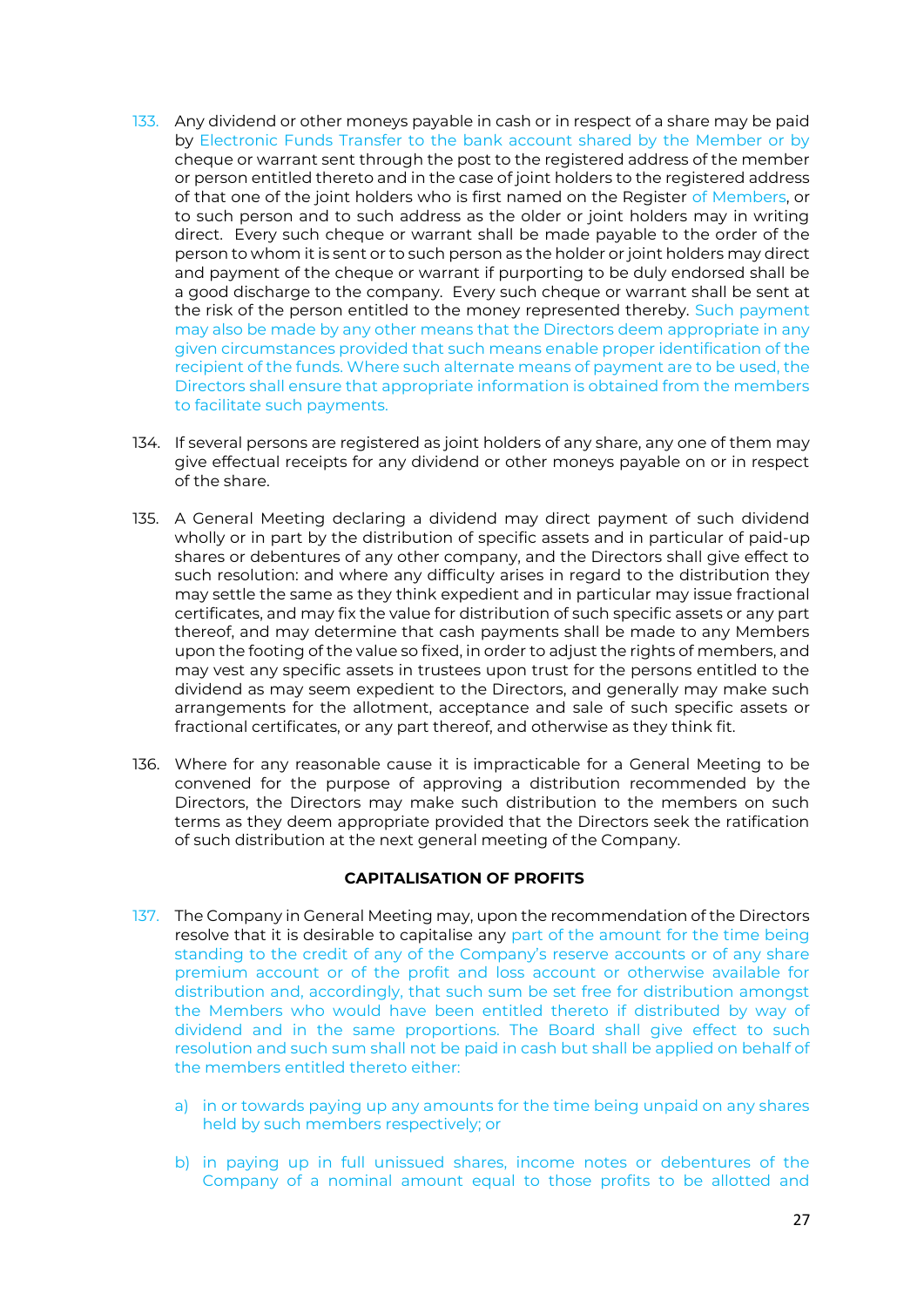distributed, credited as fully paid up, to and amongst such members in the proportions aforesaid; or

c) partly in the one way and partly in the other,

provided that amounts standing to the credit of a share premium account or a capital redemption reserve fund may, for the purposes of this Article, only be applied in the paying up of unissued shares to be issued to Members as fully paid bonus shares.

undivided profits of the Company (including profits carried and standing to any reserve or reserves) not required for paying the fixed dividends on any shares entitled to fixed preferential dividends with or without further participation in profits or, subject as hereinafter provided, any sum standing to the credit of share premium account or capital redemption reserve fund, and accordingly that the Directors be authorised and directed to appropriate the profits or sum resolved to be capitalised to the Members in the proportion in which such profits or sum would have been divisible amongst them had the same been applied or been applicable in paying dividends and to apply such profits or sum on their behalf either in or towards paying up the amounts, if any, for the time being unpaid on any shares or debentures held by such Members respectively, or in paying up in full unissued shares or debentures of the Company of a nominal amount equal to such profits or sum, such shares or debentures to be allotted and distributed, credited as fully paid-up to and amongst such Members in the proportion aforesaid, or partly in one way and partly in the other. Provided that the share premium account or capital redemption reserve fund may, for the purpose of this article, only be applied in the paying up of unissued shares to be issued to members as fully paid.

- 138. The Board may with the sanction of an ordinary resolution of the Company, and upon such terms and conditions as it thinks fit, resolve to offer to all Members the right to receive an allotment of additional fully paid shares in lieu of a cash dividend and, upon the election of a Member to receive such scrip dividend, may appropriate the net cash dividend to which such Member would otherwise be entitled and apply such sum in paying up in full unissued ordinary shares of the Company at such price as shall have been determined in accordance with the ordinary resolution sanctioning the scrip dividend and allot such shares credited as fully paid to those Members who shall have elected to receive the dividend in scrip.
- 139. Whenever such a resolution as aforesaid for capitalisation in terms of these Articles shall have been passed, the *Director* Board shall make all appropriations and applications of the undivided profits resolved to be capitalised thereby, and all allotments and issues of fully-paid shares or debentures, if any, and generally shall do all acts and things required to give effect thereto. with full power to the Directors to make such provision by the issue of fractional certificates or by payment in cash or otherwise as they think fit for the case of shares or debentures becoming distributable in fractions and also to authorise any person to enter on behalf of all the members entitled thereto into an agreement with the Company, providing for the allotment to them respectively, credited as fully paid up of any further shares to which they may be entitled upon such capitalisation and any agreement made under such authority shall be effective and binding on all such Members.

# **ACCOUNTS**

140. The Directors shall cause proper books of account to be kept with respect to:-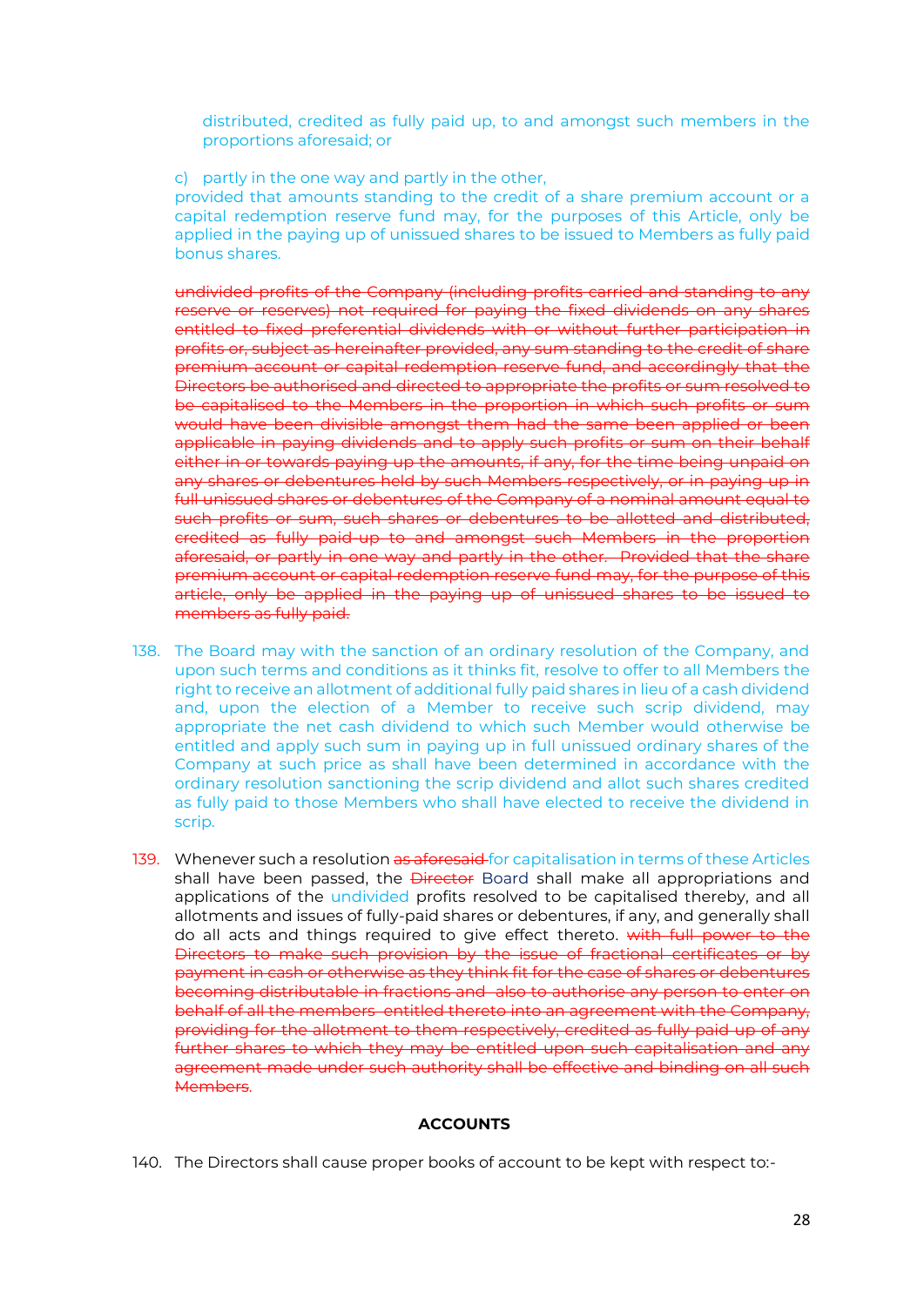- (a) All sums of money received and expended by the Company and the matters in respect of which the receipt and expenditure takes place;
- (b) All sales and purchases of goods by the Company; and
- (c) The assets and liabilities of the Company.

Proper books shall not be deemed to be kept if there are not kept such books of account as are necessary to give a true and fair view of the state of the Company's affairs and to explain its transactions.

- 141. The books of account shall be kept at the Office or at such other place or places as the Directors think fit and shall always be open to the inspection of the Directors.
- 142. The Directors shall from time to time determine whether and to what extent and at what times and places and under what conditions or regulations the accounts and books of the Company or any of them shall be open to the inspection of members not being Directors, and no Members (not being a Director) shall have any right of inspecting any account or book or document of the Company except as conferred by statute or authorised by the Directors or by the Company in General Meeting.
- 143. The Directors shall from time to time, in accordance with Section 155 of the Act, cause to be prepared and to be laid before the Company in general Meeting such profit and loss accounts, balance sheets and reports as are referred to in that Section.
- 144. A copy of every balance sheet (including every document required by law to be annexed thereto- which is to be laid before the Company in General Meeting, together with a copy of the Auditors' report shall, not be less than twenty-one-21 days before the date of the Meeting, be sent to every Member of and every holder of debentures of Company, and to every person registered under article 33 in the Register of Members. Provided that this Article shall not require a copy of those documents to be sent to any person of whose address the Company is not aware or to more than one of the joint holders of any shares or debentures.

# **AUDIT**

- 145. Auditors shall be appointed, and their duties regulated in accordance with the provisions of the Companies Act and the Accountants Act 2013, as amended from time to time. Sections 159 to 162 of the Act.
- 146. Where, for any reasonable cause it is impracticable to convene a General Meeting at which a retiring auditor will be reappointed or a new auditor will be appointed, and where the term of the retiring auditor has lapsed, the Directors may reappoint a retiring auditor or appoint a new auditor and determine the remuneration for that auditor provided that the Directors seek ratification of the appointment and the remuneration determined by the Members at the next General Meeting of the Company.

#### **NOTICES**

147. Any notice or document may be served by the Company on any Member personally or by sending it by post to such Member or by electronic communication, messaging or transmission to his registered address. Where a notice or document is sent by post, service of the notice or document shall be deemed to be effected by properly addressing, pre-paying and posting a letter containing the notice, and to have been effected at the expiration of 7 days after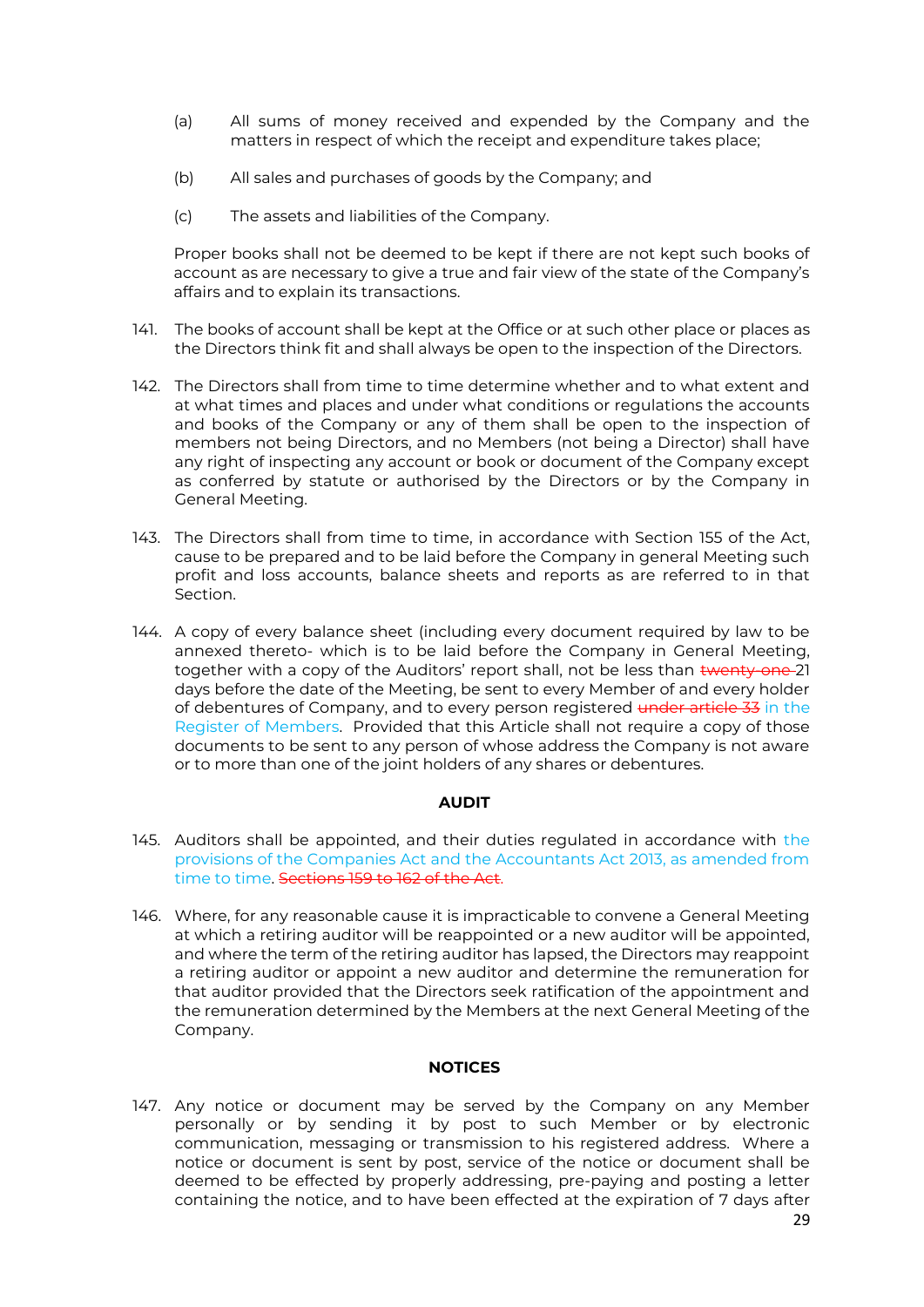the letter containing the same is posted and where a notice or document is sent by publication or by electronic communication, messaging or transmission, service of the notice or document shall be deemed to have been effected on the day of transmission. Registered address or address in these Articles shall refer to a Member's notified physical, postal e-mail, data-point terminal or telecommunication address.

- 148. A notice may be given by the Company to the joint holders of a share by giving the notice to the joint holder first named in the Register of Members in respect of the share.
- 149. A notice may be given by the Company to the persons entitled to a share in consequence of the death or bankruptcy of a member by sending it by publication, telecommunication, electronic communication, messaging or transmission or through the post in a prepaid letter addressed to them by name, or by the title of representatives of the deceased, or trustee of the bankrupt, or by any like description, at the address, if any, supplied for the purpose by the persons claiming to be so entitled, or (until such an address has been so supplied) by giving the notice in any manner in which the same might have been given if the death or bankruptcy had not occurred.

### **WINDING UP**

- 150. If the Company shall be wound up (including if the Company is liquidated and surplus remains after payment of debts proved in the winding up), the liquidator may with the sanction of a special resolution an Extraordinary Resolution of the Company and any other sanction required by the Act, divide among the Members, in specie or in kind, the whole or any part of the assets of the Company (whether they shall consist of property of the same kind or not) and may, for such purpose set such value as he-the liquidator deems fair upon any property to be divided as aforesaid and may determine how such division shall be carried out as between the members or the different classes of members. The Liquidator may, with the like sanction, vest the whole or any part of such assets in trustees upon such trusts for the benefit of the contributories as the Liquidator, with the like sanction, shall think fit, but so that no Member shall be compelled to accept any shares or other securities whereon there is any liability
- 151. The liquidator may, with the like sanction, vest the whole or any part of such assets in trustees upon such trusts for the benefit of the Members as the liquidator, with the like sanction, shall think fit but so that no Member shall be compelled to accept any shares or other securities whereupon there is any liability. The relevant insolvency provisions outlined under the Insolvency Act 2011 as amended from time to time shall apply.

Every Director, Managing Director, Agent, Auditor, Secretary and other officer for the time being of the Company shall be indemnified out of the assets of the Company against any liability incurred by him in defending any proceedings whether civil or criminal, in which judgment is given in his favour or in which it is acquitted or in connection with any application under Section 408 of the Act in which relief is granted to him by the Court

# **INDEMNITY**

152. A Director, Managing Director/Chief Executive, auditor, Secretary or other officer and agent of the Company shall be indemnified out of the Company's assets against: